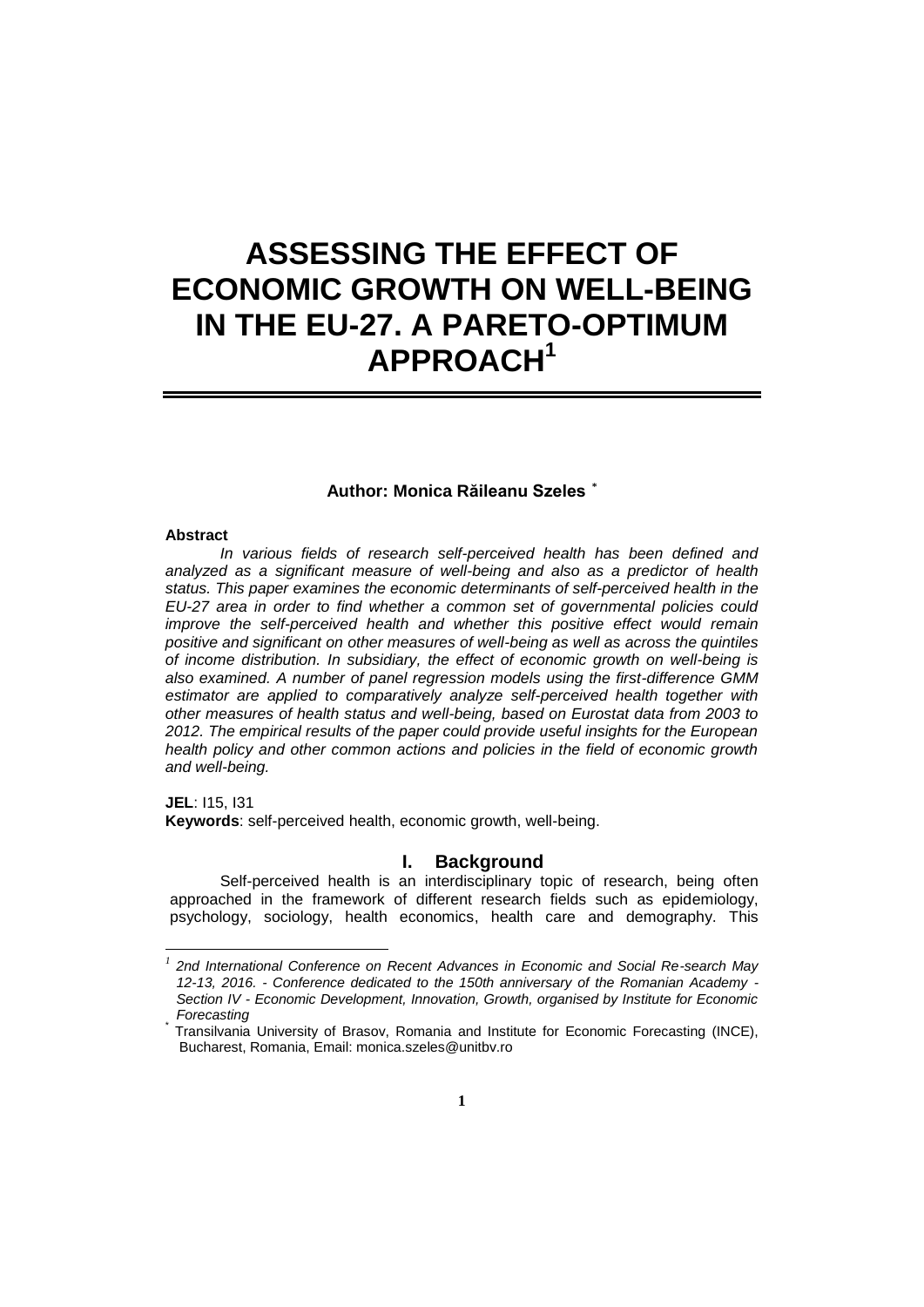subjective measure could be seen as both a measure of well-being (Diener *et al*, 1999; Sposito *et al.*, 2010; Kriston *et al*, 2012; Gilmour, 2012) as well as a predictor of future health, mortality and healthy life expectancy (Jylhä, 2009; Mohan *et al*, 2011; Tareque, Saito and Kawahara, 2015). The rich significance of self-perceived health explains the growing interest in it in interdisciplinary empirical studies. In the field of health economics, most studies focusing on the variable "self-perceived health" have a microeconomic focus. In contrast to them, this paper takes a macroeconomic approach by examining this variable aggregated at the EU-27 country level<sup>2</sup>. The main objective of this paper is to find out whether a set of common governmental policies adopted by the EU-27 Member States could effectively target both the improvement of self-perceived health across all income quintiles and the improvement of other well-being measures. Effective policy measures considered here are in defined upon the Pareto-optimum criteria, i.e. are those policies aiming at the improvement of self-perceived health, without negatively affecting other measures of well-being or the self-perceived health of a certain income group.

To answer the research question presented above, an empirical analysis was conducted in two steps. First, the determinants of self-perceived health across the income quintiles were comparatively examined by means of five separate models. This allowed finding out whether a set of common policy measures could facilitate better health for all or at least for the bottom income quintiles without causing side effects for other income groups. Second, a subset of significant determinants of selfperceived health found during the previous step was comparatively analyzed along with the determinants of other well-being measures. This will reveal the policy measures which are effective not only across the income quintiles, but also across different well-being measures, including self-perceived health.

This paper is structured into four sections. The first section includes the introduction and the literature review, the second section presents the methodology and data, the third section is concerned with the presentation of empirical results and their interpretation, and the fourth section is devoted to the discussion of main results and the concluding remarks.

In the EU countries the organisation and delivery of health care services is the responsibility of national governments. The EU only has a complementary role, namely to help countries achieve shared objectives and tackling common challenges. However strengthening health-related common actions has recently become a priority at the EU level and, therefore, Health 2020 is the new European health policy framework. Its aim is to support action across governments and society, to significantly improve the health and well-being of populations, and reduce health inequality and ensure centred health systems for the people (World Health Organization, 2012a). Improving health for all and reducing health inequalities are among the strategic objectives of the Health 2020 policy. In this context, the analysis of the self-rated health determinants could provide useful insights for the EU-27 policy makers and for the success of the 2020 Health policy.

-

*<sup>2</sup> The EU-27 term refers at the EU-27 Member States of the European Union: Austria, Belgium, Bulgaria, Cyprus, Czech Republic, Denmark, Estonia, Finland, France, Germany, Greece, Hungary, Ireland, Italy, Latvia, Lithuania, Luxembourg, Malta, the Netherlands, Poland, Portugal, Romania, Slovakia, Slovenia, Spain, Sweden and the United Kingdom..*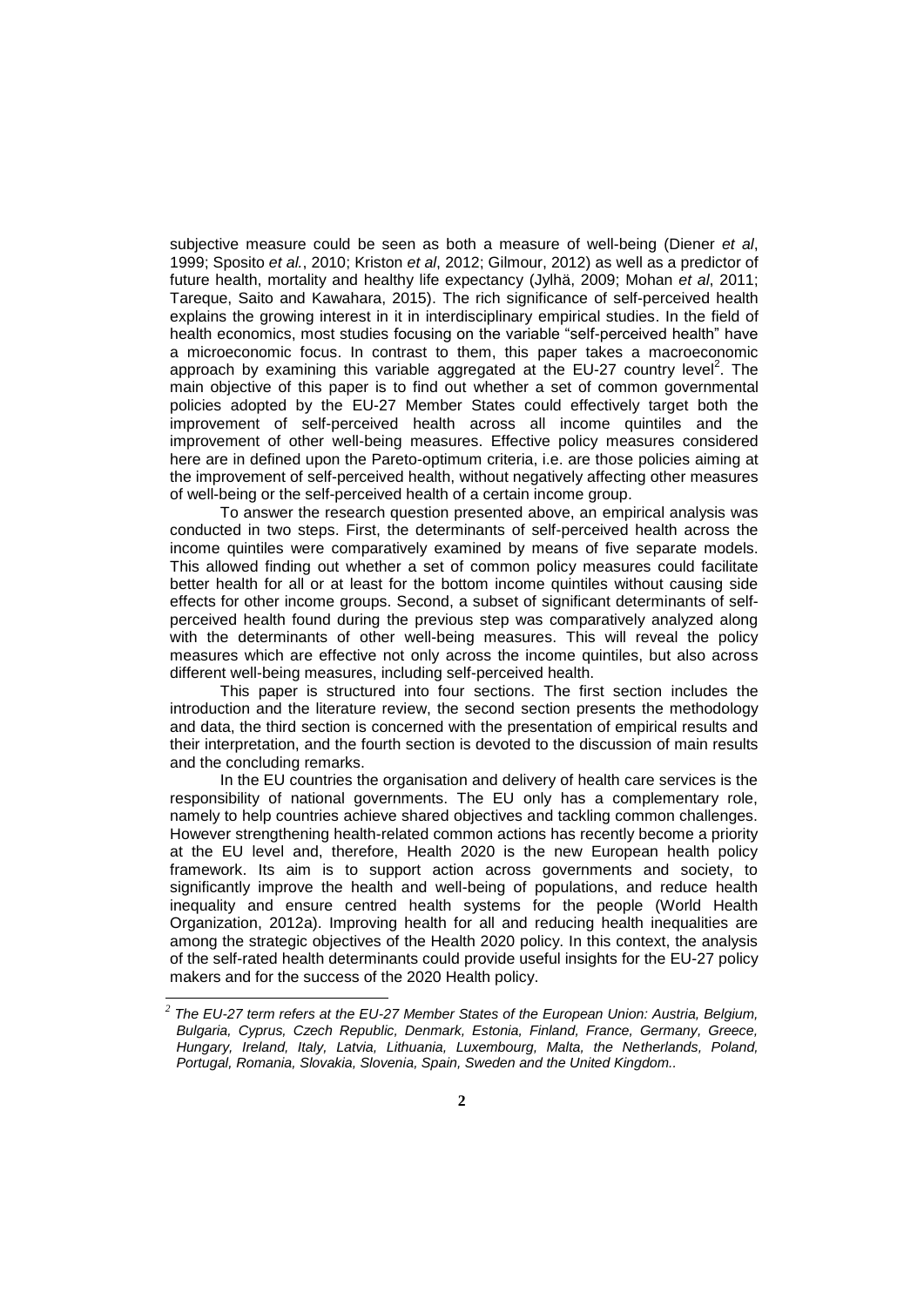#### *Self-perceived health and subjective well-being*

According to the World Health Organization (WHO, 2012b), well-being stands for "an individual's experience of their life as well as a comparison of life circumstances with social norms and values". This definition highlights the two dimensions of well-being – the objective and the subjective ones. Given its subjective nature, well-being is typically measured with self-reports (Larsen et al., 2008). However, objective measures are often used to assess well-being, so that it is commonly agreed that the well-being measurement should include both subjective and objective measures, especially for public policy purposes (Diener et al., 2009).

Self-perceived health is often referred to as a measure of psychological wellbeing (Kriston et al., 2012), the latter being widely acknowledged in literature as a domain of well-being (Diener et al., 1999; Diener, 2000; Frey and Stutzer, 2002, Eid, 2008). Other studies simply consider self-rated health as a direct measure of wellbeing (Campbell et al., 1976; Gilmour, 2012). To sum up, in the literature on wellbeing, self-rated health is generally approached either as a direct or as an indirect measure of well-being.

However, the empirical evidence about the relationship between selfperceived health and well-being is broad and diverse. The association between subjective well-being and self-reported health status is found to be a strong one (Larson, 1978; George and Landerman, 1984; Mroczek and Spiro, 2005; Haller and Hadler, 2006). In contrast, the association between objective health measures and subjective well-being was found to be weaker (Watten *et al.*, 1997). An explanation of these different results is provided by Diener *et al*. (1999), who find that the relationship between self-perceived health and subjective well-being, which generally does not exclusively reflect the actual physical health condition, is inflated by one's level of emotional adjustment.

According to the OECD Guidelines (2013), this paper conceptually addresses self-perceived health as a measure of subjective well-being, which also encompasses other subjective measures (e.g. satisfaction with the financial status) or measures of "meaningfulness" and "purpose".

#### *The self-perceived health, as an indicator of general health*

The self-perceived health could be seen as a concept which builds a bridge between health and well-being (Stoll et al., 2012). It is not only a measure of wellbeing (Sposito *et al.*, 2010), but also a widely used indicator of general health, being used in many studies as a good predictor of the future health, functional decline, disability, healthy life expectancy and mortality **(**Szwarcwald et al., 2005; Jylhä, 2009; Mohan *et al*, 2011; Arnadottir et al., 2011; Tareque et al., 2015**)**. But as suggested above, the self-evaluation of health has a subjective nature and therefore refers not only to the physical dimension of the health status, but also to well-being, satisfaction with life and to the psychological and social consequences of having a health problem (Blank et al., 1996; Szwarcwald et al., 2005). We therefore find self-perceived health in both the measurement of health and the measurement of well-being.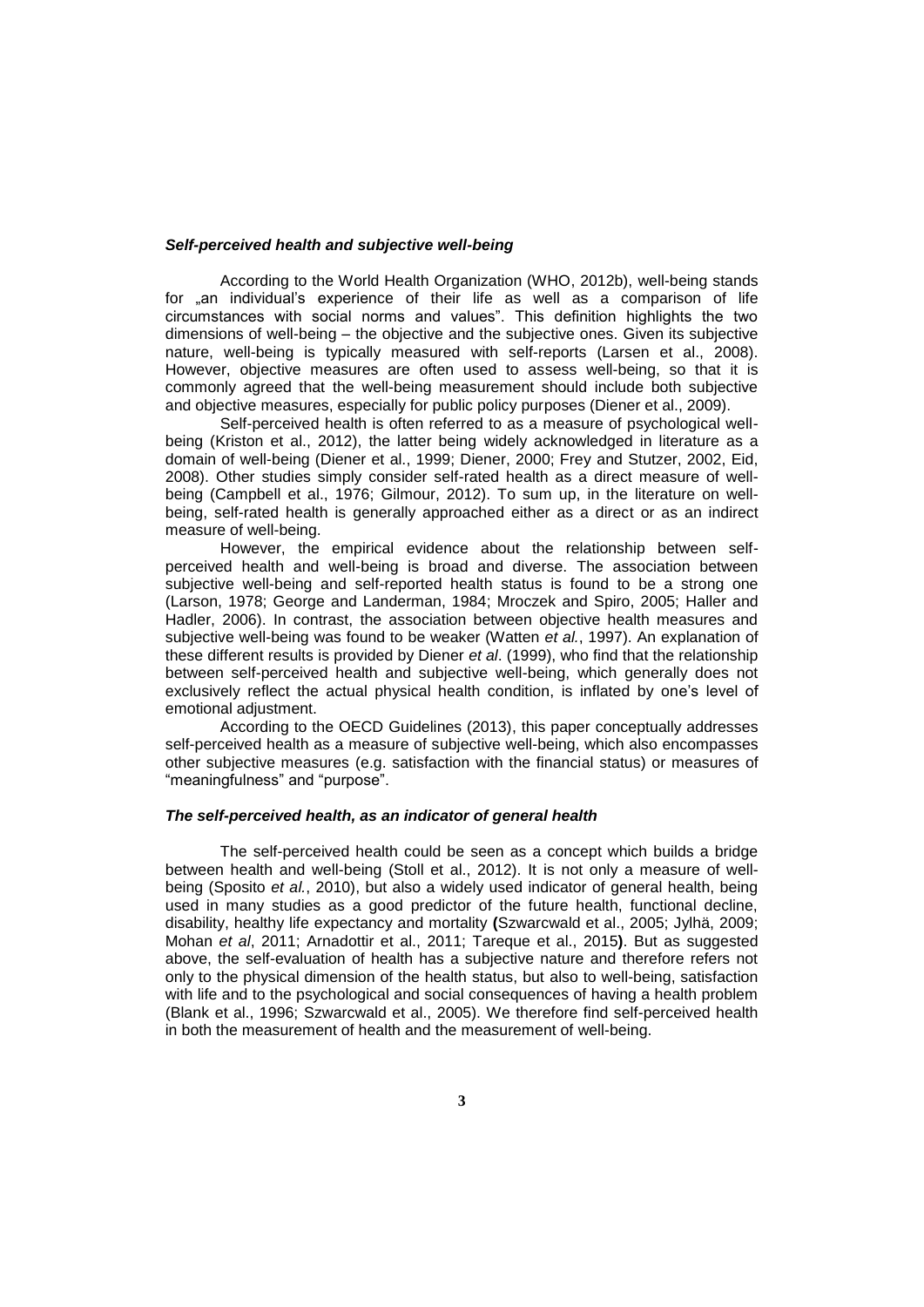In 1946 the WHO admitted the limits of objective indices and suggested that health was "a state of complete physical, mental and social well-being and not merely the absence of disease or infirmity", thus emphasizing, for the first time, the relationship between health and well-being. Since then, a wide range of subsequent literature has comparatively examined the effectiveness of the objective and subjective measures of health. The empirical findings are slightly different but ultimately convergent. Epidemiologic studies have revealed that self-perceived health is generally realistic, being close to the objective health status, as confirmed by the doctors' evaluation (Hunt et al., 1980). When the objective and subjective health status are different, the self-evaluation of health is found to be an important predictor of future health problems (Blank and Diderichsen, 1996; Froom et al., 2004). Bourne (2009) examines whether self-reported health is a good indicator of objective health by comparing the objective and subjective health indices. He comes to the conclusion that the objective health indices (e.g. life expectancy and mortality) ensure a high degree of precision in measuring health, and they therefore allow measuring health as the absence of disease. From the moment of WHO's revolutionary definition of health, subjective indices have gained substantial popularity among researchers, being used alongside objective measures to assess the level of health. In the literature on wellbeing, the most significant subjective measures of health are considered to be: happiness, life satisfaction, and self-perceived health (Diener, 1984; Hutchinson *et al.*, 2004; Bourne, 2009).

## *Socio-economic determinants of self-perceived health*

According to the Commission on Social Determinants of Health (2007) the social determinants of health are context and structural determinants. The labour market, educational system and political institutions are context determinants, while income, education, occupation, social class, gender and race are structural determinants. In particular, a body of literature examines the social determinants of self-perceived health, sometimes with a focus on the comparison with the social determinants of other measures of well-being. The health inequality, social class, employment status and income mobility are usually considered when analyzing the determinants of self-perceived health.

The relationship between increasing socio-economic position and better health is found to be a positive one (e.g. Adler and Ostrove, 1999). A number of factors explain this relationship; they are work-related factors and behavioural factors (Borg and Kristensen, 2000), as well as health behaviours and psychological job characteristics (Mustard *et al*., 2003). Within this body of literature, social class has been found to be a significant predictor of worsening self-reported health, but not of improved self-reported health (Orpana *et al*., 2007).

The complex relationship between income inequality and health inequality has been extensively explored in the literature, but the results are mixed and not conclusive, which makes it difficult to formulate policy recommendations (Mellor and Milyo, 2002). The impact of income inequality on self-perceived health has also been analyzed in the literature, but to a lesser extent than the reverse causality. After examining a number of individual socio-economic characteristics, Lopez (2004) finds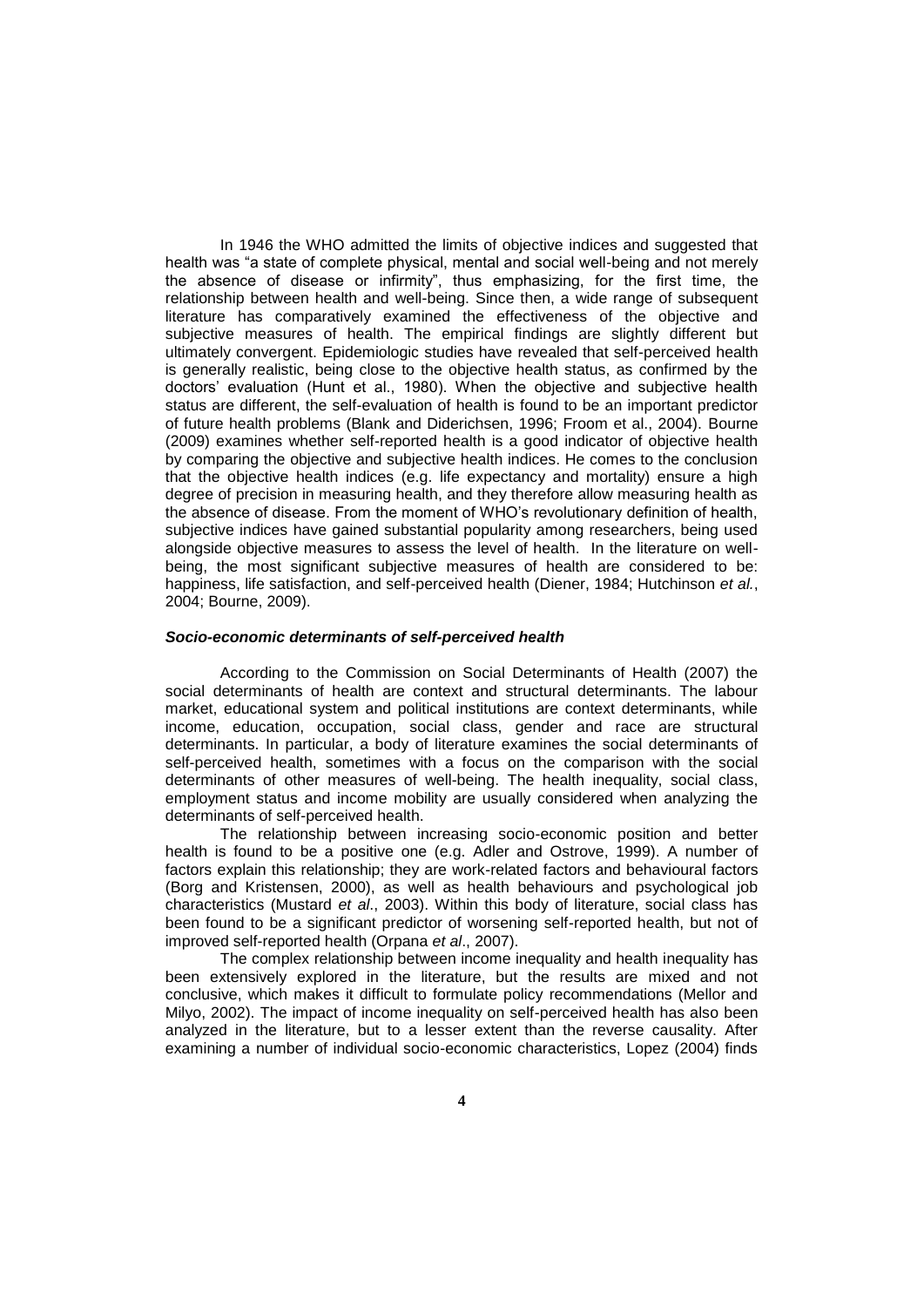that for each 1 point rise in the Gini index, the risk of reporting poor self-perceived health increased by 4%. Given that self-perceived health is a predictor of morbidity and mortality, Lopez concludes that in the metropolitan area income inequality is a determinant of adults' health. In contrast, when analyzing income inequality at the individual, county and state levels, Blakely et al. (2002) find, on average, a small association between self-perceived health and income inequality. A meta-analysis of cohort studies conducted on a number of 60 million participants found a direct association between regional income inequality and the risk of premature mortality, independent of the socio-economic status, age and sex, while a meta-analysis of cross-sectional studies indicated a direct relation between high regional income inequality and poor self-perceived health (Kondo et al., 2009). The results revealed by the meta-analyses conducted by Kondo et al. (2009) are in line with the Report of the WHO Commission on Social Determinants of Health (2007), which suggests that policy makers should take into account the impact of macroeconomic conditions, reflected onto the level of income inequality on individual health.

The relationship between self-perceived health and employment status has also been investigated in the health and well-being literature (Kaleta et al., 2008; Lim et al., 2015). For instance, Lim et al. (2015) find that the household income has a moderating effect on self-perceived health in the sense that higher income buffers the link between unstable employment status and low self-perceived health, while unstable employment combined with low income is related to the wage workers' precariously perceived health.

Bourne et al. (2014) examines the social determinants of health by age cohort differentials, young adults and aged people to explain the contribution of each determinant to different age cohort models and the factor differentials between the two age cohort models.

The differences in the perceived health status between different social strata or income quartiles/ quintiles, which is the research question examined in this paper, have seldom been approached in the literature. Borg and Kristensen (2000) explain the differences in work environment and life style factors between social classes in Denmark and their impact on the differences regarding self-perceived health between social classes in Denmark. Other studies examine how class differences in material and life style factors, psychosocial occupational risk factors as well as in work characteristics and employment conditions explain a part of the identified class differences in health and mortality (Chandola, 2000; Chandola and Jenkinson, 2000; Rocha, 2014).

A body of well-being literature focuses on examining the joint determinants of self-perceived health and well-being. Individual education, social connections and income are found to be their strongest common predictors (Subramanian et al., 2005 Easterlin, 1997). However, many studies find that income, education and employment status, age, race, friendship and marital status are significant determinants of selfperceived health (Lane, 1994; Kawachi and Kennedy, 2003; Szwarcwald, 2005; Kaleta et al., 2008; Lim, 2015). Apart from the socio-economic factors above, neighbourhood safety and physical activity play important roles in self-perceived health (Meyer et al., 2014), as well as social isolation and social disadvantage (Morgan, 2014). Macroeconomic factors such as economic growth, unemployment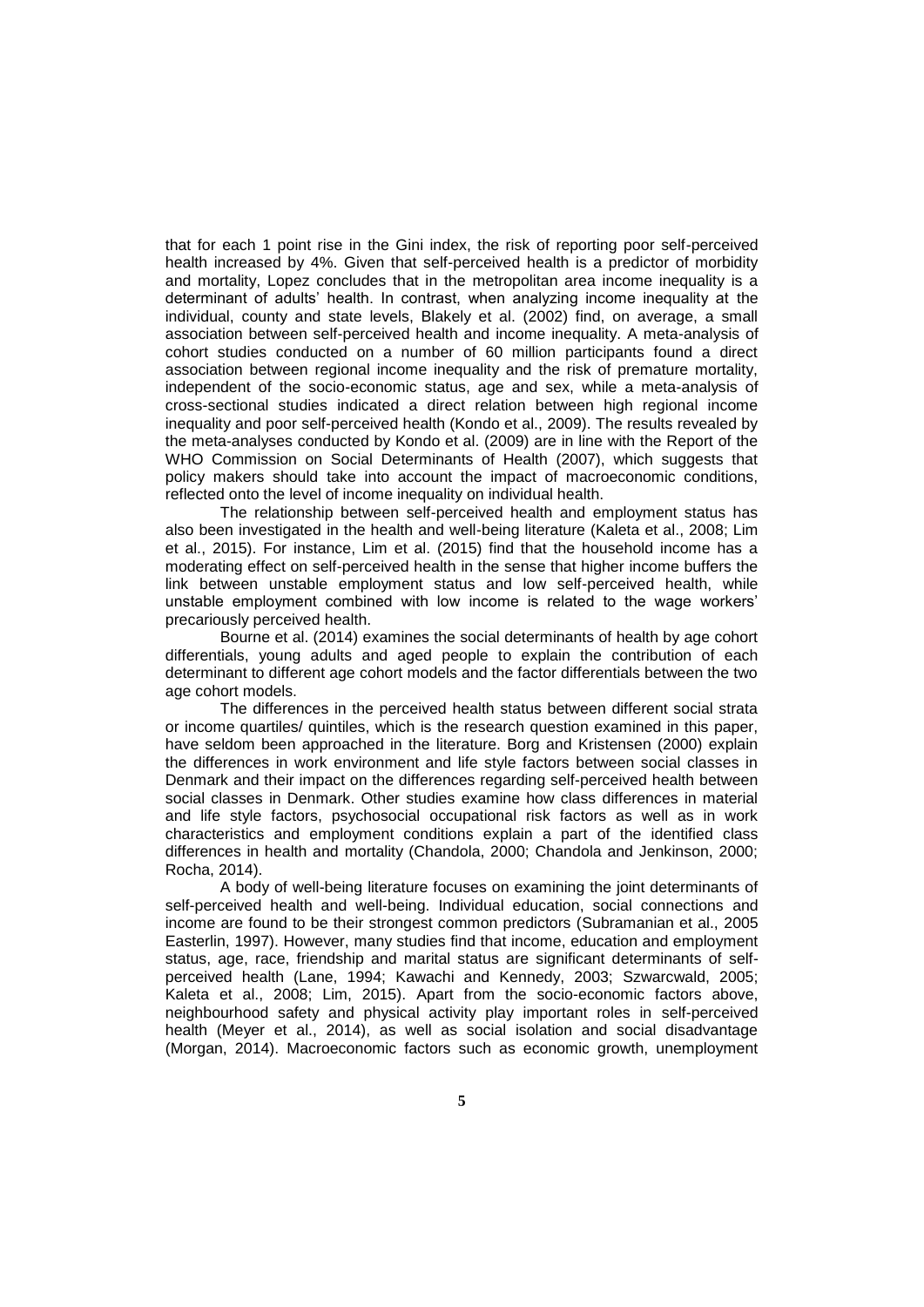and inequality are found to be significant determinants of health, when this is illustrated by aggregated indexes like the Health Human Development Index (Lopez-Casasnovas and Soley-Bori, 2014). Cultural determinants play an important role in explaining both health and well-being by amplifying or moderating the effect of socioeconomic factors through the same psychosocial pathways by which socio-economic factors are thought to influence health (Eckersley, 2001). Tax and transfer policies as well as race, labour market and workplace policies were found to be amongst the most effective measures for improving the access to as well as the quality of medical care (Fiscella et. al., 2000; Wagstaff and van Doorslaer, 2000), which are themselves determinants of the self-perceived health.

## *Use in policy*

As explained above, the relationship between well-being and health, measured *inter alia* by self-perceived health, is a bidirectional one. However, improving subjective well-being and self-perceived health is a policy objective aimed by all governments (World Health Organization, 2012) and particularly followed at the EU level (*see* the Health 2020 Strategy). This is because a policy focus on well-being can lead to improved well-being and improved health outcomes which ultimately reduce the health burden (UK Department of Health, 2014).

Despite its subjective nature, self-perceived health should be considered a useful social indicator for governmental policy purposes. From another perspective, targeting self-perceived health involves joined-up policies and services because only through marginal changes of a wide range of policies and services, subjective wellbeing can be improved (UK Department of Health, 2014). Besides being relevant for policy purposes as highlighted above, the self-rated health may open the way to prevention in behavioural medicine (Kriston et al., 2012).

Although in the literature self-rated health has been often referred to as an indicator or domain of subjective well-being, the governmental policies targeting different dimensions of subjective well-being are expected to not necessarily generate positive effects on self-rated health, and vice versa. For instance, the effect of a set of common policy measures on different well-being dimensions in the EU area is found not to be similar so that effective measures adopted in one well-being domain could generate negative effects for other well-being domains (Răileanu-Szeles, 2015). However, health indicators have not been included in such type of analyses to date.

## **II. Methods**

As mentioned in Background, the goal of this paper is to analyze the determinants of self-perceived health across the income quintiles, and in comparison with the determinants of other well-being measures, in the EU. This empirical exercise allows examining whether a set of common policy measures could be effective across all income quintiles and all well-being measures considered in our analysis. Two other measures of well-being are compared here with self-perceived health: the self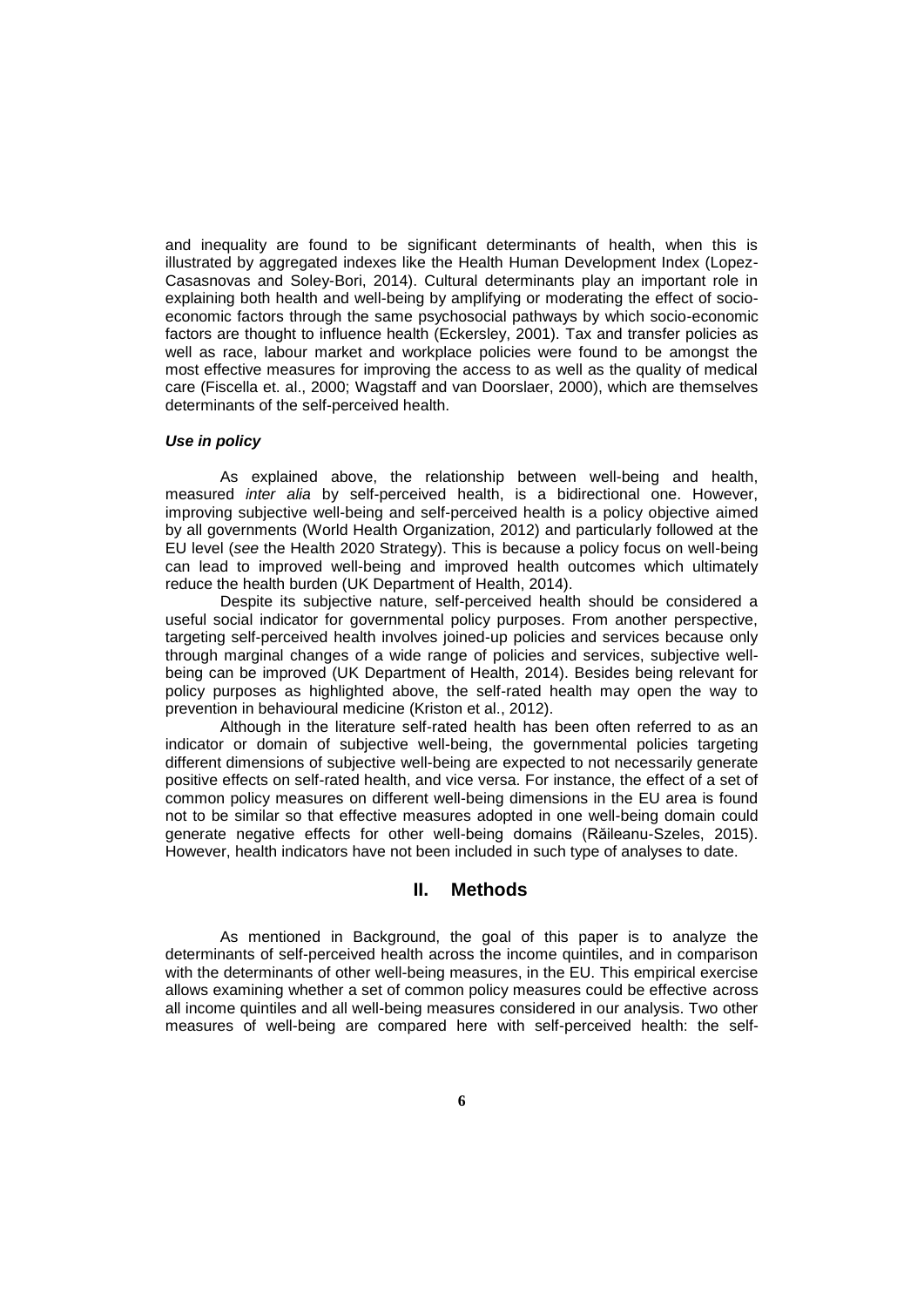reported unmet need for medical examination or treatment, and inability to make ends  $meet<sup>3</sup>$ .

The analysis is conducted in the EU-27 area, from 2003 to 2012, based on Eurostat data, and develops into two stages, according to the research issues presented above. First, the aggregated levels of self-perceived health set against the five income quintiles are explained by a number of potential determinants. In the second step, the variables "self-reported unmet need for medical examination or treatment", and "inability to make ends meet" are comparatively set against selfperceived health according to a set of common determinants. A number of dynamic panel regression models using the Arellano-Bond one-step difference GMM estimator are applied in the empirical section. This technique allows overcoming the econometric problems associated to our working dataset.

#### **2.1 Sources of data and variables**

-

The empirical analysis is conducted at the macroeconomic level, so that all indicators used here are aggregated measures at the EU-27 country level. The variables of our empirical study are Eurostat data, and the period of analysis is from 2003 to 2012. The main variable of our analysis, which is the "self-perceived health", indicates the percentage of population reporting a bad or a very bad status of health. The self-perceived health is also separately examined upon each quintile of income distribution through five distinct variables (see Tab.2). The variables "self-reported unmet need for medical examination or treatment", denoted here as "unmet medical need", and "inability to make ends meet", denoted here as "ends meet", are other variables of interest which are comparatively set against self-perceived health according to a set of common determinants. The variables "public expenditure on labour market policies", as percentage of GDP (denoted "labour expenditure"), at-risk poverty rate, Gini coefficient, economic growth rate, unemployment, "population with tertiary education attainment (% of population)" (denoted "tertiary education"), "inability to face unexpected financial expenses" (denoted "unexpected expenses"), "transition to one income decile up within one year" (denoted "transition to one income decile up") and "health care expenditure provided by the general government" as percentage of GDP (denoted "health expenditure") form together the set of independent (explanatory) variables.

The main variables of our analysis, which are further explained by their common determinants, are summarized below upon the status of New Member State (NMS) or Old Member State (OMS).

*<sup>3</sup> These variables are often refered to as indicators of well-being (e.g. Kettner, 2012) or are included into well-being indexes (e.g. the Gallup-Healthways Well-Being Index).*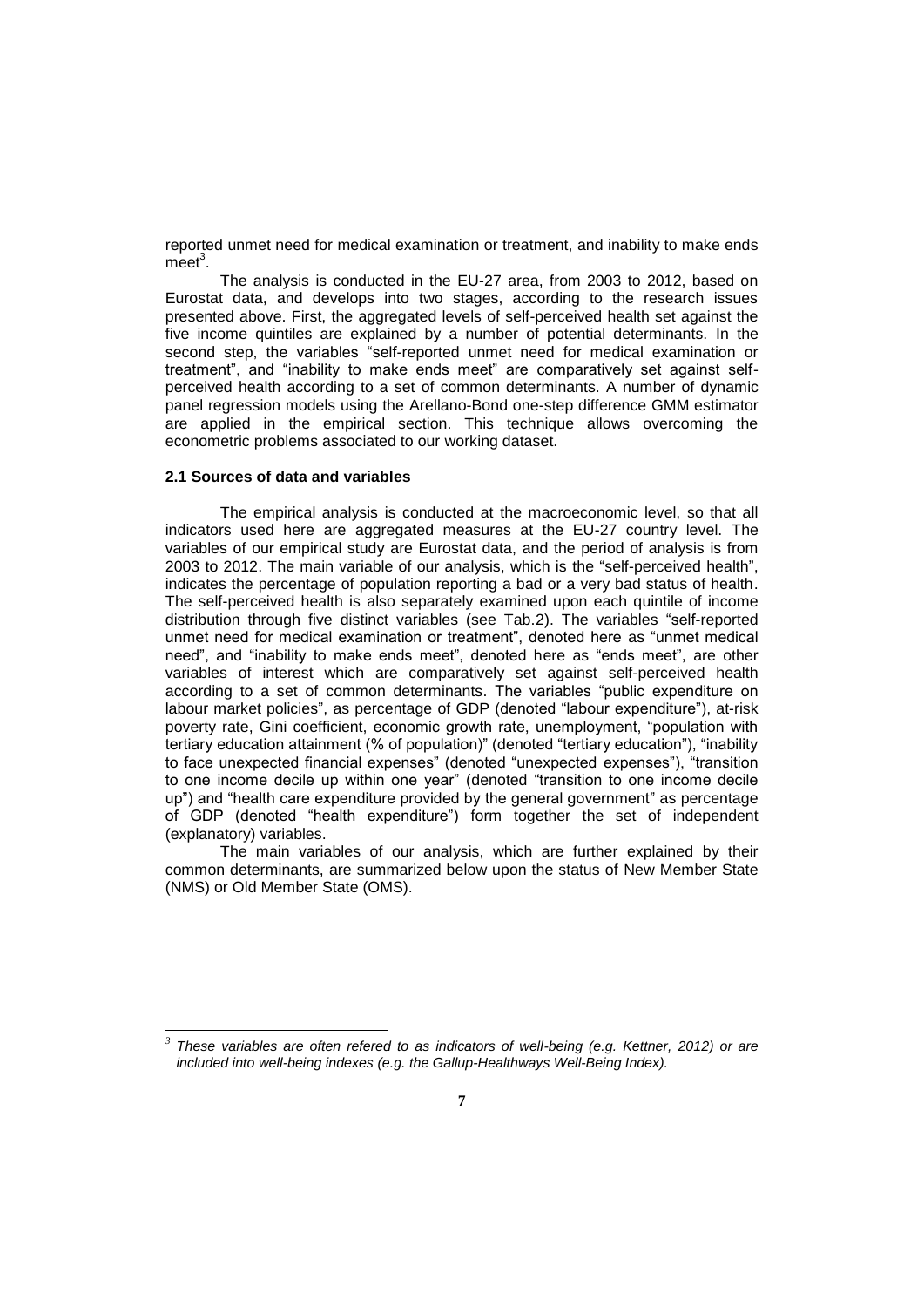**Tab. 1**

| Variables             | $EU-27$ |          | <b>NMS</b> |          | <b>OMS</b> |          |
|-----------------------|---------|----------|------------|----------|------------|----------|
|                       | Mean    | Std.dev. | Mean       | Std.dev. | Mean       | Std.dev. |
| Self-perceived health | 5.22    | 2.43     | 7.78       | 1.52     | 4.06       | 1.79     |
| Unmet medical needs   | 3.37    | 3.68     | 6.08       | 5.04     | 2.13       | 1.82     |
| Ends meet             | 34.87   | 15.45    | 51.06      | 15.40    | 27.79      | 8.66     |

**Descriptive statistics, EU-27, 2003-2012**

 *Notes. The means and standard deviations have been derived for the EU-27, NMS (New Member States) and OMS (Old Member States) countries, based on Eurostat data, ranging from 2003 to 2012.*

The means of the three variables of interest are two to three times higher in the case of the NMS, in comparison with the OMS. This suggests a high heterogeneity with regard to the well-being measures across the EU-27 countries, especially between the NMS and OMS. The heterogeneity also continues to be higher among the NMS for two out of three dimensions of well-being, the variable "unmet medical needs" indicating the most important variability between the NMS $4$ . Despite these differences between and within the NMS and OMS, they all form together the EU-27 dataset, being therefore subject to common European economic and social policies.

To provide a comprehensive overview of the self-rated health in the EU-27, this variable has also been analyzed in the empirical section upon the quintiles of income distribution. According to Tab. 2, there is a large heterogeneity in self-rated health across the income distribution quintiles.

## **Tab. 2**

| Variable                               | Mean | Std.dev. | Min. | Max.  |
|----------------------------------------|------|----------|------|-------|
| Self-perceived health: First quintile  | 8.10 | 3.55     | 1.65 | 17.6  |
| Self-perceived health: Second quintile | 7.09 | 3.52     | 1.65 | 17.25 |
| Self-perceived health: Third quintile  | 4.91 | 2.67     | 0.9  | 12.9  |
| Self-perceived health: Fourth quintile | 3.45 | 1.93     | 0.6  | 9.6   |
| Self-perceived health: Fifth quintile  | 2.19 | 1 1 1    | 0.3  | 5.6   |

**Self-perceived health across the quintiles of income distribution**

In Figure 1 below, for each EU-27 country, the averages of the "self-perceived health" variable in the period 2002-2012 are plotted on the vertical axis against the initial levels of this variable in 2002 on the horizontal axis. This chart could give insights into the formation of a convergence path at the EU-27 level with respect to the self-assessment of health. Although the convergence of the self-perceived health across the EU countries has not been investigated in the literature, our interest for this

-

*<sup>4</sup> Even though the high heterogeneity depicted within the EU-27 would suggest separately running the econometric models for the NMS and OMS groups, the dataset constraints (small sample) would weaken the GMM tests and results. In the empirical section, all models are applied only on the whole EU-27 dataset.*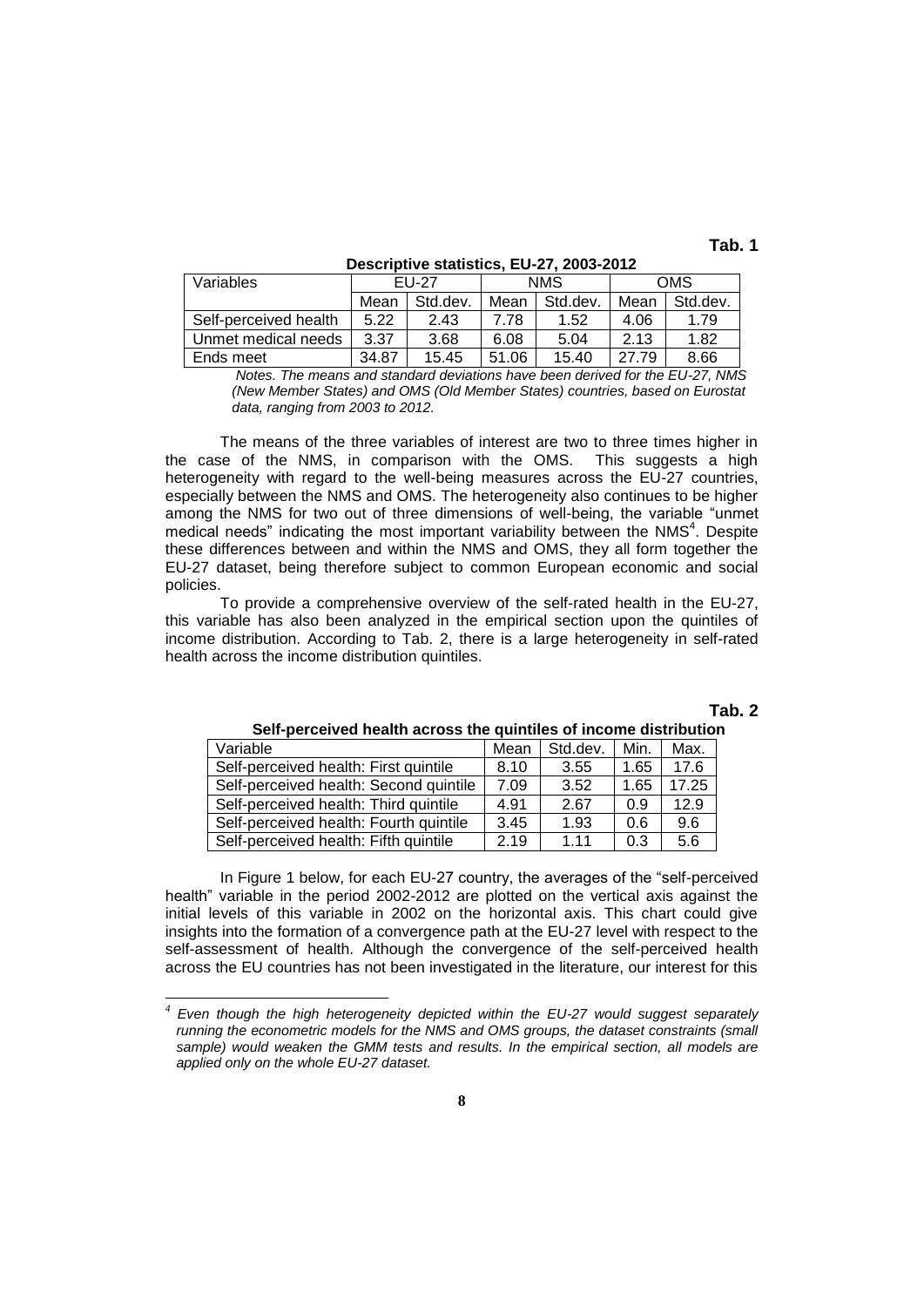research question is motivated by the fact that the process of Europeanization<sup>5</sup> (particularly the high immigration and labour movement within the EU) could lead to the convergence of subjective measures as well. Only the convergence in selfperceived health over time in different age groups has been examined in the literature, and the empirical evidence is mixed, some papers indicating the existence of a convergence process (Beckett, 2000; Lynch, 2003) and others indicating divergence trends (Cutler and Lleras-Muney, 2006).



**Self-rated health EU-27 countries, 2003-2012**

**Fig.1**

The chart suggests the absolute lack of convergence in self-perceived health within the EU-27. Moreover, this indicator shows that self-perceived health is constant within countries over time, so that those countries having low initial levels of aggregated self-perceived health also have low averages over the period of analysis 2003-2012 while countries having higher initial levels also have higher annual averages. The "rigidity" of this subjective indicator of well-being suggests that the improvement of self-perceived health in the EU-27 countries should be targeted in the

*Note. Eurostat data, 2003-2012*

 *5 In the literature of European integration, the process of Europeanization has been described*  as "a process by which domestic policy areas become increasingly subject to European *policy-making" (Borzel, 1999).*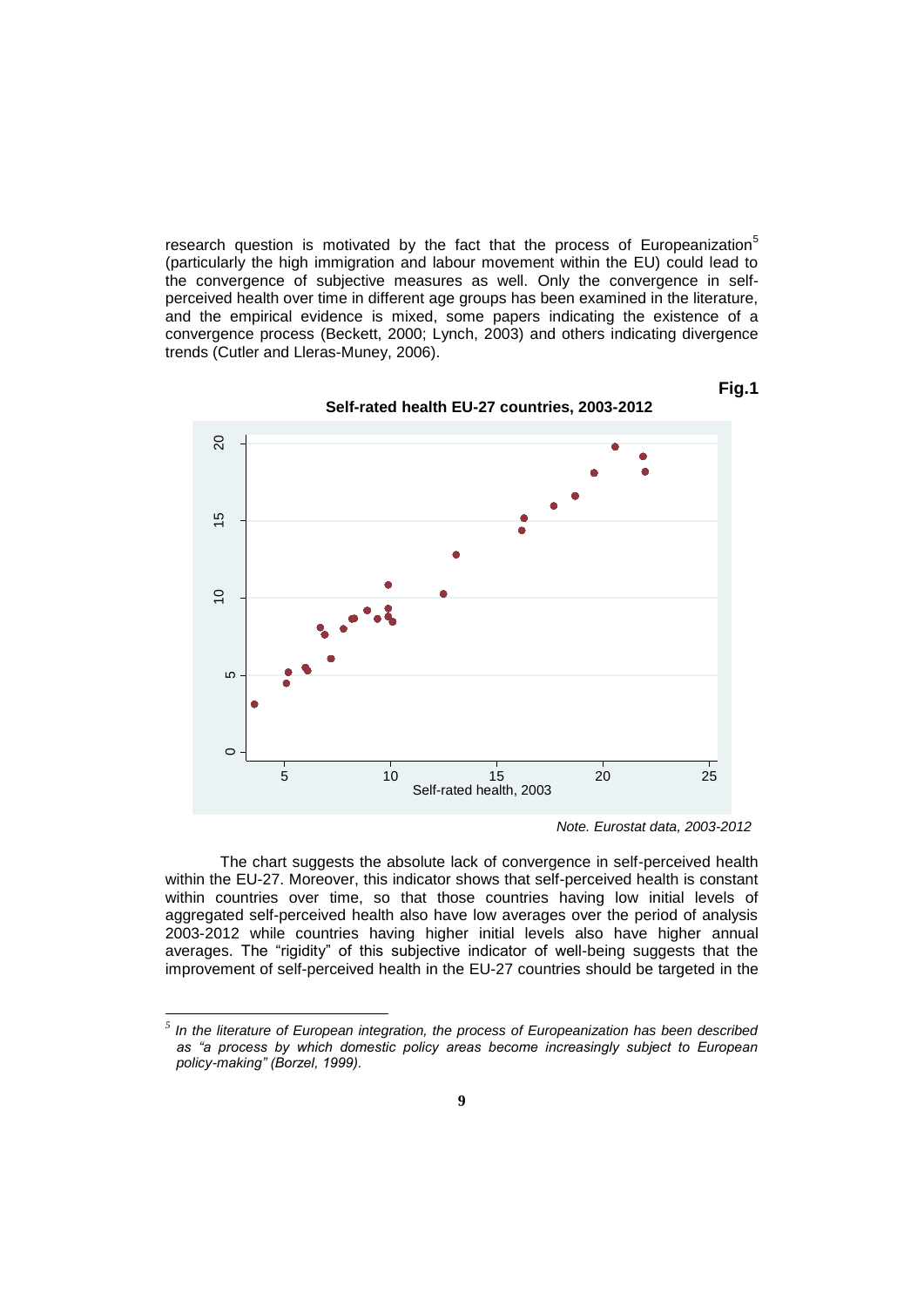framework of national governmental policies and that the formulation of EU-level measures would be ineffective

# **2.2 Model**

The empirical analysis mainly uses panel data regressions and develops into two steps. First, separate regression models are built for each income quintile to explain the influence of a set of determinants on different income quintile selfperceived health. Second, separate regression models are used to examine the impact of a restrained set of determinants on three measures of well-being, comprising *inter alia*, the self-perceived health. The panel data regression models applied here allow considering the longitudinal dimension of our dataset. This could give insight into the dynamics of self-perceived health and other well-being measures in the EU-27 area.

Before running the regression analysis it is necessary to decide upon what estimator to use. This decision, which represents the central piece into the regression analysis, is based on the examination of panel data specific problems such as endogeneity, serial correlation or heterokedasticity. When endogeneity is suspected and then confirmed by specific tests, the method of instrumental variables (IV) allows the derivation of consistent estimates. In this case the Ordinary Least Squares estimation (OLS) produces biased and inconsistent estimates. Selecting "good" or suitable instruments is particularly important at this point because, with weak instruments, the IV estimators are as biased as the OLS. When there are an equal number of endogenous and instrumental variables, the endogenous variables are considered to be just identified. When there are more instrumental variables than endogenous ones, the endogenous variables are over-identified, and in this case the two-stage least squares (2SLS) could be used. Both the OLS and 2SLS are particular cases of the Generalized Method of Moments (GMM).

In recent years, the difference GMM (Arellano and Bond, 1991) and the extended-GMM (Arellano and Bover, 1995; Blundell and Bond, 1998) have been extensively used in empirical studies. The Arellano-Bond estimation uses the GMM and transforms all regressors according to the method of differencing, being therefore known as difference-GMM. In comparison with the OLS, within-groups and the Anderson-Hsiao difference and level estimators, the difference GMM produces the least amount of bias and variance in estimating the parameters (Arellano and Bond, 1991). But the first-differenced GMM is found to be subject to large downward finitesample bias when the number of available time periods is small (Blundell and Bond, 1998). The Arellano-Bover (1995) and Blundell-Bond (1998) use additional moment conditions in which lagged differences of the dependent variable are orthogonal to the levels of disturbances, by assuming that the panel level effect is independent of the first observable first-difference of the dependent variable (Drukker, 2008). This is because they found that the lagged levels are weak instruments when the autoregressive process is too persistent. Their model consists of two equations (the original equation and the transformed one) and is known as the system-GMM. Overall, the Arellano-Bover (1995) and Blundell-Bond (1998) estimators allow for an improved efficiency when more instruments are introduced.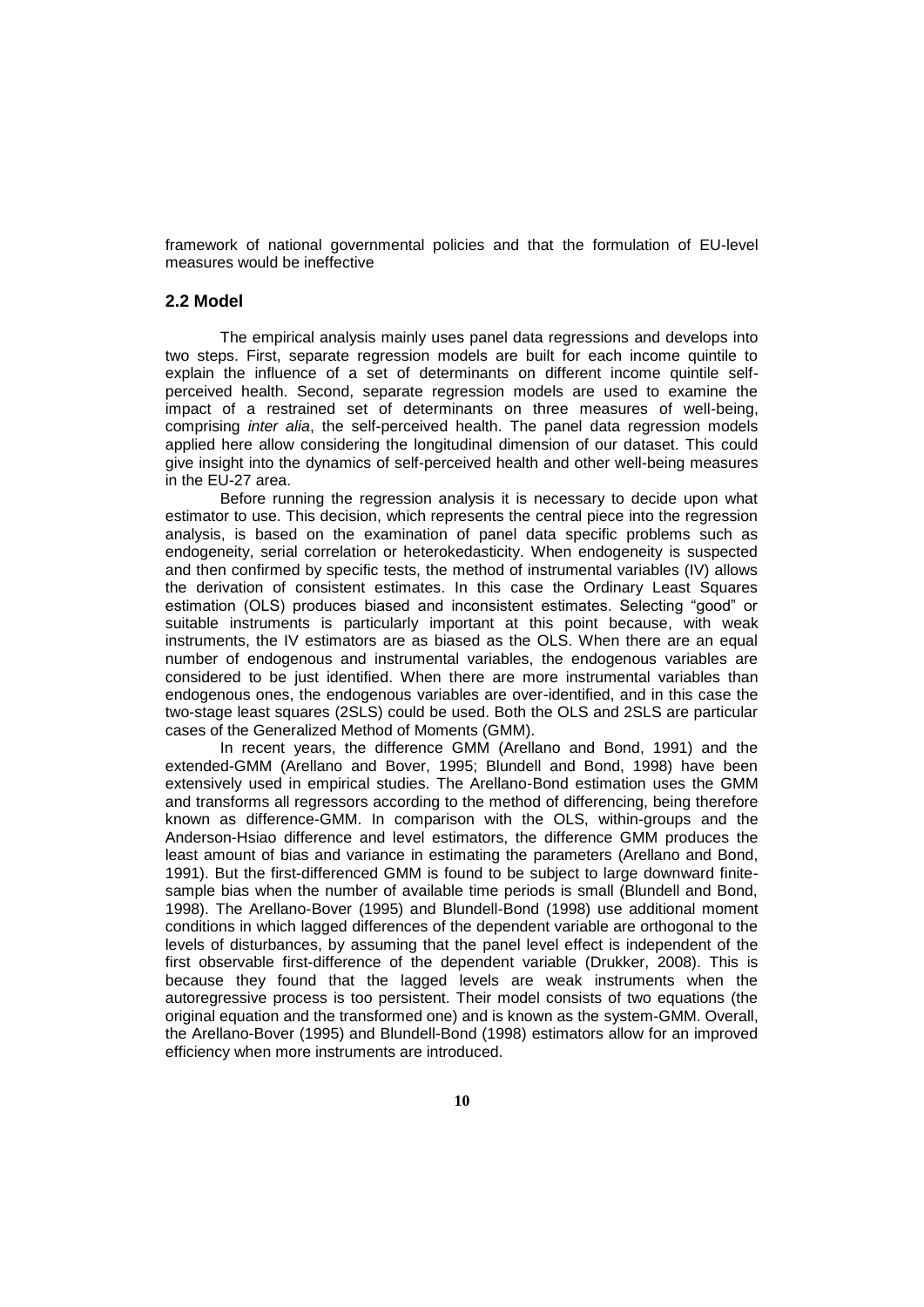According to Roodman (2009), there is a number of reasons which would suggest using the GMM difference and system estimators: (1) The self-reported health status is a dynamic process whose current observations of the dependent variable depend on past ones; (2) The data are supposed to be affected by endogeneity and/ or heteroskedasticity and/ or serial correlation; (3) Internal instruments (based on lags of instrumented variables) are available in our dataset; (4) Idiosyncratic disturbances are presumed to be uncorrelated across individuals; (5) Time-invariant country characteristics (fixed effects) might be correlated with the explanatory variable, and (6) The panel dataset has a short time component (10 years in our dataset) and a large country dimension (27 countries). These estimators assume that the only available instruments are "internal", i.e. the lags of the instrumented variables, but external instruments can also be included in the model. However, given that finding outside instruments could be a difficult task, the use of the system GMM instead of the firstdifferenced GMM might be preferred (Bond et al., 2011).

The general model that we use in the empirical section takes the following form:

$$
y_{it} = \alpha y_{i,t-1} + x_{it} \beta + z_{it} \delta + \varepsilon_{it}
$$
  
\n
$$
\varepsilon_{it} = u_i + v_{it}
$$
\n(1)  
\n(2)

In the general case,  $x_{it}$  is a vector of exogenous regressors,  $z_{it}$  is a vector of endogenous regressors (being correlated with *ui*), *β* and *δ* are two column vectors of coefficients, and  $y_i$  and  $\varepsilon_i$  are random variables.

As shown in eq.2, the disturbance term  $\varepsilon_{it}$  has two orthogonal components:  $u_i$ are the fixed effects, and  $v_{it}$  are the idiosyncratic shocks.

The model presented in eq. 1 can be also written for the level of *y*:

$$
\Delta y_{it} = (\alpha - 1) y_{i, t-1} + x_{it}^{\dagger} \beta + z_{it}^{\dagger} \delta + \varepsilon_{it}
$$
\n(3)

The lagged first-differences are used as instruments in the levels' equations. Their validity is tested using the Sargan test of the over-identifying restrictions or the Difference Sargan between the first-differenced GMM and the GMM system results. The results of these tests are reported with the output regression in the empirical section.

# **III. Results and interpretation**

As mentioned in section "Methods", the empirical analysis unfolds in two stages. First, the aggregated levels of self-perceived health set against the five income quintiles are explained by a number of potential determinants. In the second stage, the explanatory variables which are found to be the most relevant in the first stage of our analysis are used to further explain the difference between the determinants of self-perceived health and two other measures of well-being, aggregated this time at country level. Our variables defining the well-being indicators, as well as the set of explanatory variables, have been selected from a larger set of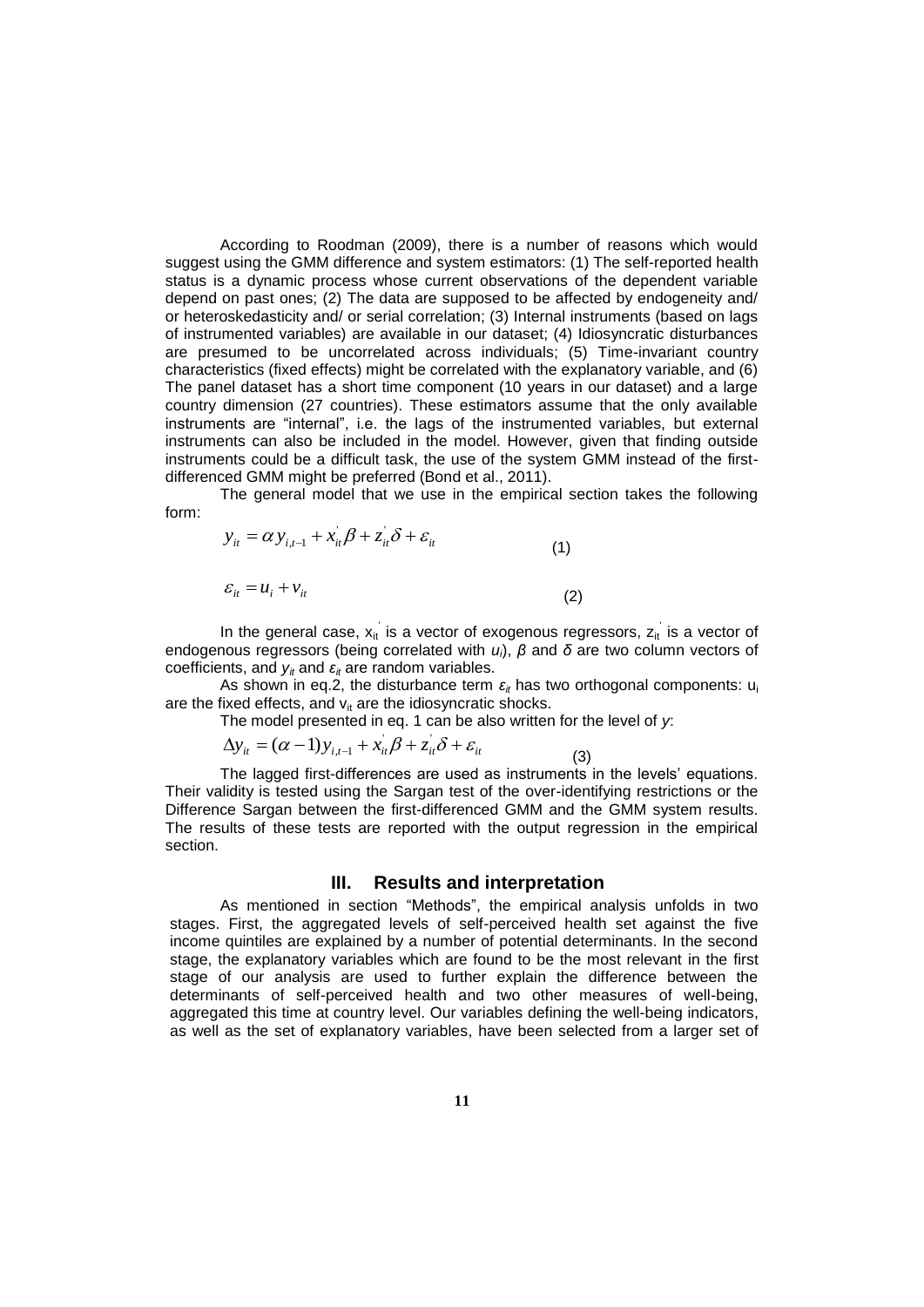variables provided by the Eurostat dataset, in such a way as to be suggestive for the purpose of our analysis.

In this section, presentation and discussion of empirical results is preceded by a short discussion of the standard tests whose results allow identifying the appropriate estimator to be used in the regression analysis and then correctly building the regression models. After discussion of empirical results, a short conclusion is formulated for each regression model.

As emphasized in the previous section, before deciding what estimator to use in the panel regression models, autocorrelation, heterogeneity and endogeneity are analyzed in relation to our working dataset. The presence of heterokedasticity in our working dataset is confirmed by the likelihood test, while autocorrelation is revealed by the Woolridge test. Apart from the presence of heterokedasticity and autocorrelation, endogeneity is suspected in relation with most explanatory variables used in our panel regression models. All these problems related to the dataset and diagnosed in the preliminary analysis suggest using the GMM estimator<sup>6</sup>.

Models 1 and 2 use both the first and the second lags of endogenous variables as instruments. Using two lags increases the number of instruments which reduces sample size, and therefore weakens the Sargan test, given that our dataset is not a large one<sup>7</sup>. Despite this constraint, the second lag is still used because it is not correlated with the current error term, while the first lag is.

The output provided by models 1 and 2 is accompanied by the results of two tests, i.e. Sargan and Arrelano-Bond. The Sargan test is a test for identifying restrictions and is used here to test the validity of instrumental variables in models 1 and 2. This test has the null hypothesis that the instruments as a group are exogenous, i.e. the instrumental variables are uncorrelated to a set of residuals. The statistical confirmation of this hypothesis leads to the conclusion that the instruments are valid. The Arellano-Bond test for AR(1) and AR(2) in first differences is applied to the differenced residuals and is based on the null hypothesis of no autocorrelation. In all the regressions reported in Tab. 3 and 4, the test for the AR (1) process in first differences rejects the null hypothesis, which was to be expected. However, the test for AR (2) in first differences, which is more important because it identifies autocorrelation in levels, does not reject it.

The estimates from the difference GMM are generally presented together with the estimates from the system GMM. This comparative approach is not undertaken here for two reasons. First, the system GMM uses level equations which increases efficiency and provides additional instruments as opposed to the difference GMM. Consequently, the system GMM is useful especially when the lagged levels of explanatory variables are poor instruments. Secondly, when the dataset is rather small (as it is in our case) the use of the system GMM, which uses more instruments than the difference GMM, becomes problematic.

-

*<sup>6</sup> A detailed presentation of the GMM estimator is provided in the section "Methods".*

*<sup>7</sup> The analysis is conducted at the macroeconomic level, based on a number of 27 EU countries over a time span of 10 years.*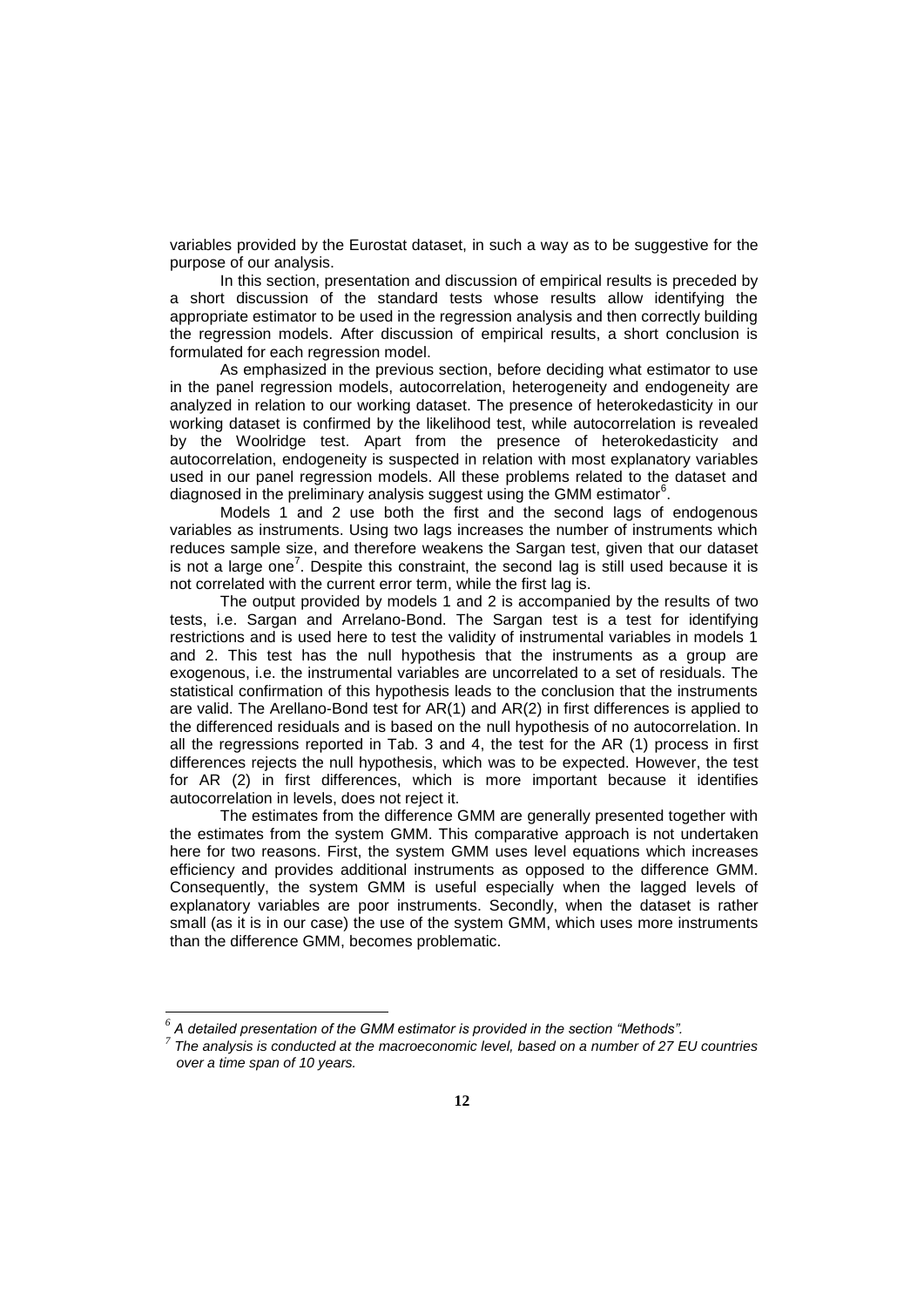# **Tab. 3**

| Regressors                  | Model1     | Model <sub>2</sub> | Model3     | Model4     | Model <sub>5</sub> |
|-----------------------------|------------|--------------------|------------|------------|--------------------|
| Self-perceived health       |            |                    |            |            |                    |
| in the previous year (L1.)  | 0.11       | $-.28***$          | $0.21***$  | 0.08       | $-0.46***$         |
| Unexpected expenses         | $-0.004$   | $0.06***$          | $0.06*$    | 0.01       | $0.05***$          |
| L1.                         | $-0.05$    | 0.01               | $-0.07**$  | $-0.01$    | $-0.001$           |
| L2.                         | 0.009      | $0.02**$           | 0.005      | $-0.04***$ | $-0.009$           |
| Gini index                  | $-0.12$    | $-0.18***$         | $0.25***$  | $0.08*$    | $-0.27***$         |
| L1.                         | 0.09       | 0.10               | $0.19***$  | $0.11***$  | 0.06               |
| L2.                         | $-0.06$    | $0.19***$          | $0.16***$  | 0.008      | $0.07**$           |
| At risk poverty rate        | $0.31***$  | 0.09               | $-0.42***$ | $-0.20***$ | 0.05               |
| L1.                         | $-0.18$    | $-0.02$            | $-0.04$    | 0.02       | $-0.04$            |
| L2.                         | $-0.05$    | $-0.17*$           | $-0.17$    | $-0.09$    | $-0.07$            |
| Growth rate                 | 0.07       | $-0.001$           | 0.01       | $0.06***$  | $-0.01$            |
| L1.                         | $0.15***$  | $-0.04**$          | $-0.06*$   | $-0.02$    | 0.009              |
| L2.                         | 0.01       | $-0.02*$           | $-0.07**$  | $-0.03**$  | $-0.01$            |
| Transition to one decile up | $-0.02$    | $-0.03$            | $-0.24***$ | $-0.11***$ | 0.03               |
| L1.                         | $-0.12*$   | $-0.10***$         | $-0.10***$ | $-0.14***$ | 0.01               |
| L2.                         | $-0.04$    | 0.008              | 0.04       | 0.04       | 0.02               |
| Health expenditure          | $1.74***$  | $0.97***$          | 0.21       | $0.55***$  | $-0.13$            |
| L1.                         | 0.28       | $0.96***$          | $0.50***$  | $-0.06$    | $0.57***$          |
| L2.                         | $0.86**$   | $1.45***$          | $0.87*$    | $0.63***$  | $0.47**$           |
| Labour expenditure          | $-0.006$   | $-1.09***$         | 0.04       | 0.38       | 0.12               |
| L1.                         | 0.32       | $-1.06***$         | $-0.81**$  | $-0.35*$   | $-0.11$            |
| L2.                         | $-1.23*$   | 0.13               | 0.36       | $-0.007$   | $-0.02$            |
| Tertiary education          | $-0.72***$ | $-0.65***$         | 0.04       | $-0.27***$ | $-0.14*$           |
| L1.                         | 0.23       | $-0.04$            | $-0.51***$ | $-0.11$    | $-0.43***$         |
| L2.                         | 0.02       | $0.12***$          | 0.03       | $0.13***$  | 0.05               |
| Unmet medical needs         | $0.20***$  | 0.009              | $-0.08*$   | $-0.05$    | $0.15***$          |
| L1.                         | $-0.07**$  | $-0.01$            | $-0.09***$ | $-0.04**$  | 0.02               |
| L2.                         | $-0.05$    | $-0.04$            | $-0.08***$ | $-0.03$    | $0.08***$          |

# **Determinants of self-perceived health by income quartiles**

*Notes. (1) Model1: dep. variable - self-perceived health (1st quartile); Model2: dep. variable self-perceived health (2nd Q); Model3: dep. variable - self-perceived health (3rd Q); Model4: dep. variable - self-perceived health (4th Q); Model5: dep. variable - self-perceived health (5th Q). (2) Dynamic panel regression model, Arellano-Bond one-step difference GMM estimator; (3) \*\*\* p<0.01, \*\* p<0.05, \* p<0.1.(4) Eurostat data, 2003-2012. (5) L1 and L2 denote the first and second lags of explanatory variables.*

The estimates reported in Tab.3 allow making comparisons between the effects of a set of explanatory variables which are suggestive for a set of governmental policies on self-perceived health when the latter is aggregated at the EU-27 country level upon income quintiles. This comparative approach could reveal the factor differentials between the five income quintiles models, which could further provide useful insights for policy purposes.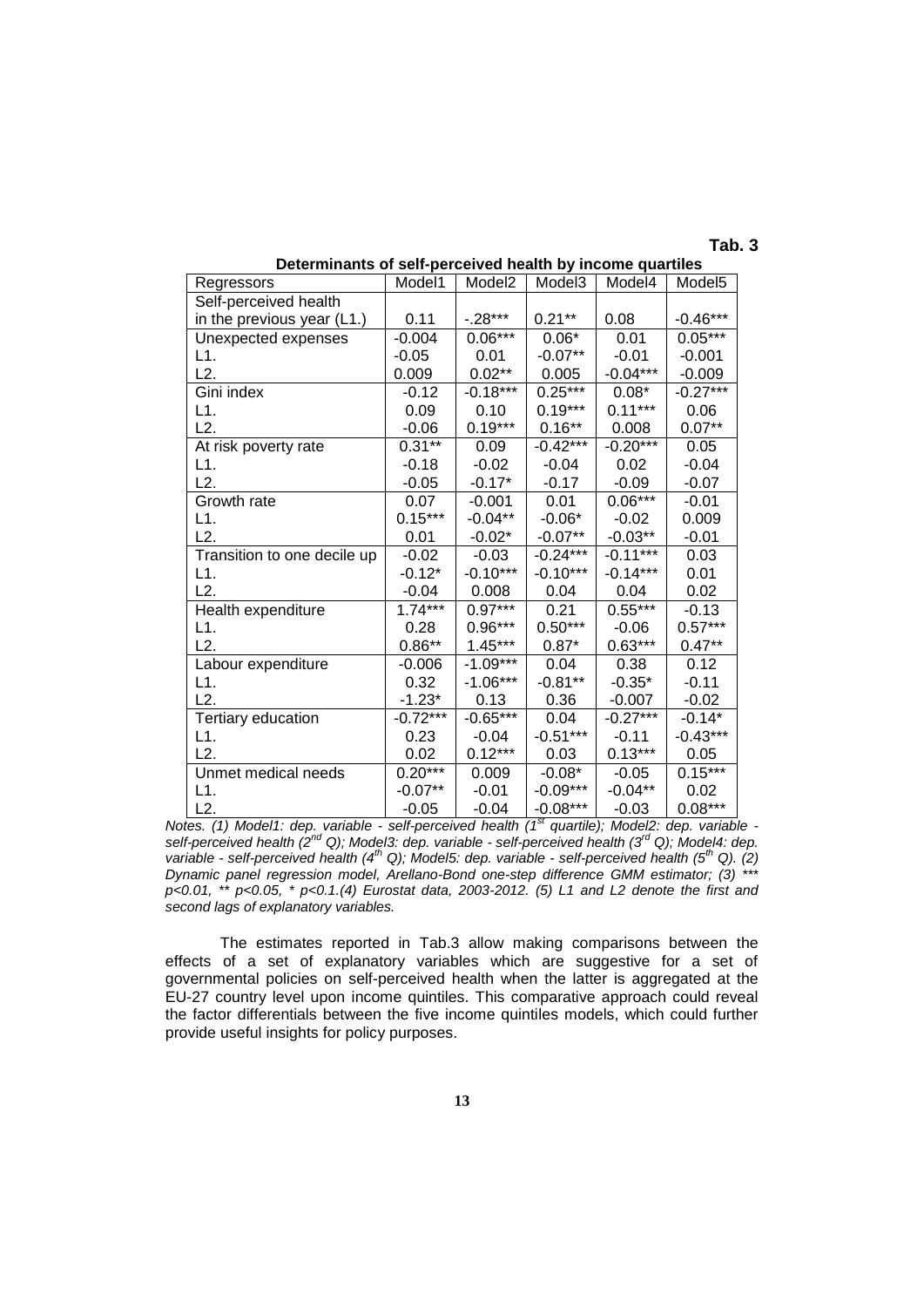In models (2), (3) and (5), the self-perceived health in the previous year seems to have significant, but different effects on its current level across the income quintiles. For instance, the highest income quintile is characterized by significant fluctuations from one year to another in self-perceived health status, which indicates that the richest individuals are likely to often experience changes in self-perceived health over time. Given that, according to epidemiologic studies self-perceived health is an accurate predictor of the future objective health status (Blank and Diderichsen, 1996; Froom et al., 2004), our empirical findings could at this point suggest that by having easy access to medical services, the richest individuals often successfully solve their health problems so that their self-rated health status is likely to change together with the overcoming of real health problems.

The difficulty of facing unexpected expenses is found to be a significant predictor of bad or very bad self-perceived health status in models 2, 3 and 5. When considering one or two lags, the effect reverses for most income quintiles, which might suggest the volatility of the effect that this explanatory variable has on self-perceived health. However, in the light of this result, stimulating the saving activity seems to be an effective policy measure targeting a better self-rated health with positive effects in the very short term. This is because saving activity allows people facing unexpected expenses. This effect prevails only in the short term, because the sign of the regression coefficient changes when also considering one or two lags.

The increase of income inequality determines the decline of self-perceived health for most income quintiles, and this effect persists for one or two years. The increase of income inequality has an immediate positive effect only in models 2 and 5. In the case of the highest income quintile for instance, a deeper inequality could represent a stimulus for the richest, thus indirectly contributing to the improvement of their self-rated health. But the overall effect of this variable is a positive one so that the decrease of income inequality determines the improvement of self-perceived health.

The poverty rate has a negative effect on self-perceived health in model 1 and a positive one in models 2-4. As expected, in the case of the first income quintile, which is likely to fall below the poverty line, the increase of poverty rate determines the worsening of self-rated health while in the case of the middle income quintiles, the increase of poverty rate has a positive effect on self-perceived health.

Economic growth seems to lead to the improvement of self-rated health in the case of the middle income quintiles while having a negative effect on the lowest income quintile. This result suggests that the economic growth is not directed towards raising the subjective well-being of the poor. Moreover, it enhances the improvement of the middle class self-perceived health but with the side effect of worsening the poor self-rated health.

The upward income transitions are in turn an effective solution to improve selfperceived health across the income quintiles, because it involves positive effects for almost all income categories, as shown by models 1-4. As expected, this variable has no significant effect on the highest quintile because transition to one decile up would bring no significant improvements upon the well-being of the rich.

Another empirical finding which is significant and consistent across all income quintiles is that the increase of health expenditure leads to the decline of self-rated health. Although the relationship between health care expenditure and self-rated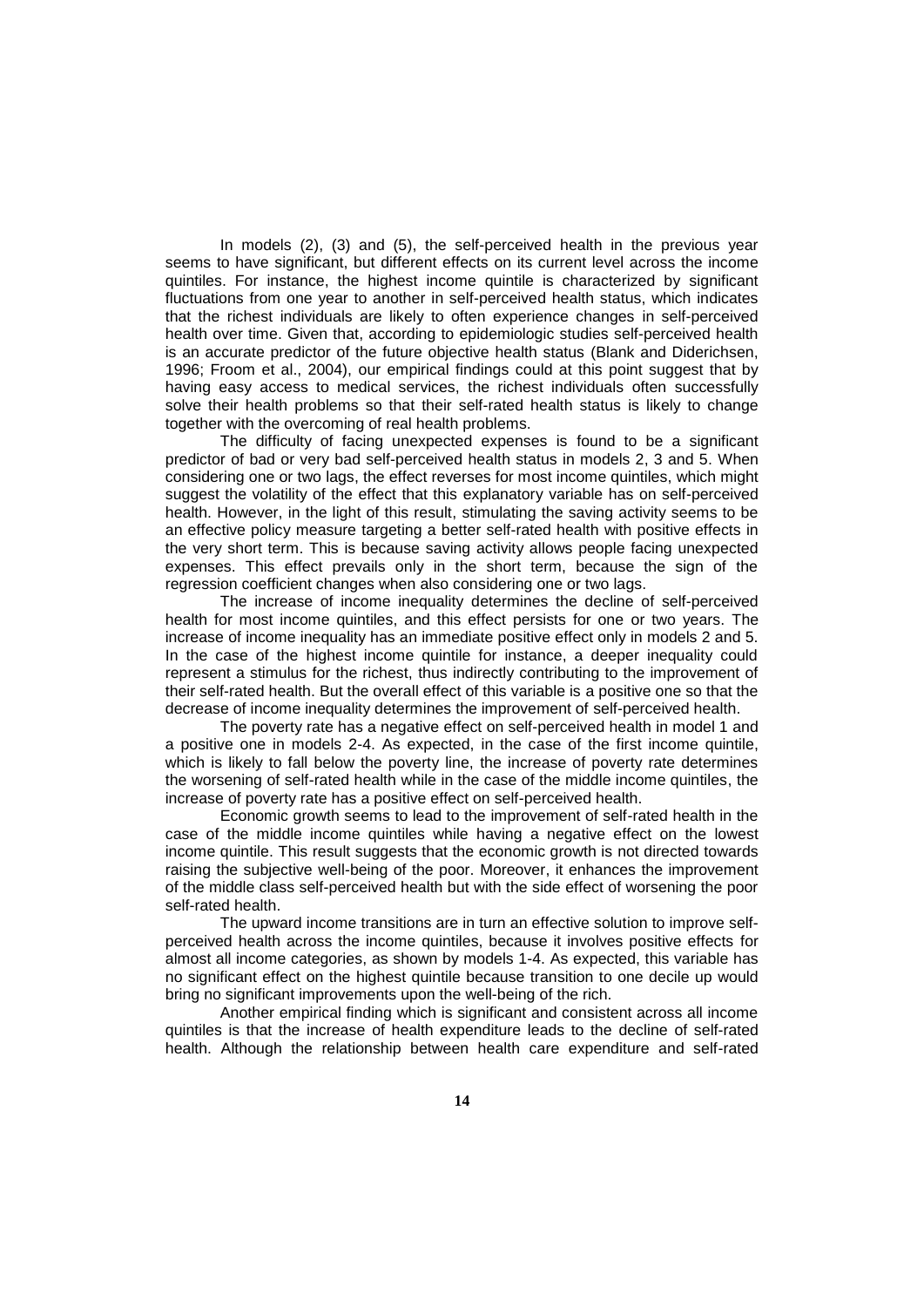health is not a popular topic in the health economics, most papers find that the expensive and technologically advanced healthcare system in some developed countries (especially in the US) does not yield the population health outcomes (including self-rated health) comparable to those in countries with much lower spending (Blendon, 2003; Kaplan, 2004). Kaplan's (2004) conclusion concerning the US health system seems to also apply here: the Europeans spend more, but feel worse.

Similar to health expenditure, labour expenditure carries a significant and consistent effect for almost all income quintiles but, in contrast to health expenditure, its effect is a positive one. Excepting the highest income quintile, which is not significantly affected by the labour expenditure, for the other income quintiles the increase of labour expenditure results in the improvement of self-perceived health. Although this positive effect occurs with a delay of two years in the case of the lowest income quintile, it is a powerful one, not only in the case of this quintile, but for other bottom to middle ones as well. It is not surprising that labour expenditure has no significant effect for the highest quintile because the rich usually do not need this kind of social policy measures.

Tertiary education has a significantly positive effect on the improvement of the self-perceived health status of all income quintiles when no lag or one lag is accounted for. This is in line with other empirical findings which generally address the relationship between educational attainment and health through several interrelated pathways such as: health knowledge and behaviour, employment and income as well as social and psychological factors (Leganger and Kraft, 2003; Grzywacz et al., 2004; Rouse and Barrow, 2006). Additionally, after two years, the effect of tertiary education becomes negative for two middle income quintiles which could suggest a nonlinear effect of education on health. However, fairly little is known in the literature about the linear versus nonlinear effect of education and health (Groot and van den Brink, 2006).

The effect of the unmet medical needs on self-perceived health is not consistent across the income quintiles. While being a factor explaining the deterioration of the self-rated health for the highest income quintile as expected, it entails an opposite effect on the other quintiles. Improving the access to medical services is not likely to also produce an overall improvement of self-perceived health.

In conclusion, the effect of our set of explanatory variables on self-perceived health is not always constant and significant across all income quintiles, which indicates that some policy measures aimed to improve the overall or at least the poor's self-rated health could bring about negative effects on other income categories. Based on our data, increasing labour expenditure, facilitating upward income transitions and encouraging the access to tertiary education are the only policy measures that are able to determine the amelioration of self-perceived health for most income quintiles without generating negative side effects for the others. Besides, reducing poverty and improving access to medical services would improve the selfrated health of the first quintile but have negative effects on other income quintiles. For middle income quintiles, the reduction of social inequality as well as the economic growth is found to also improve the self-rated health.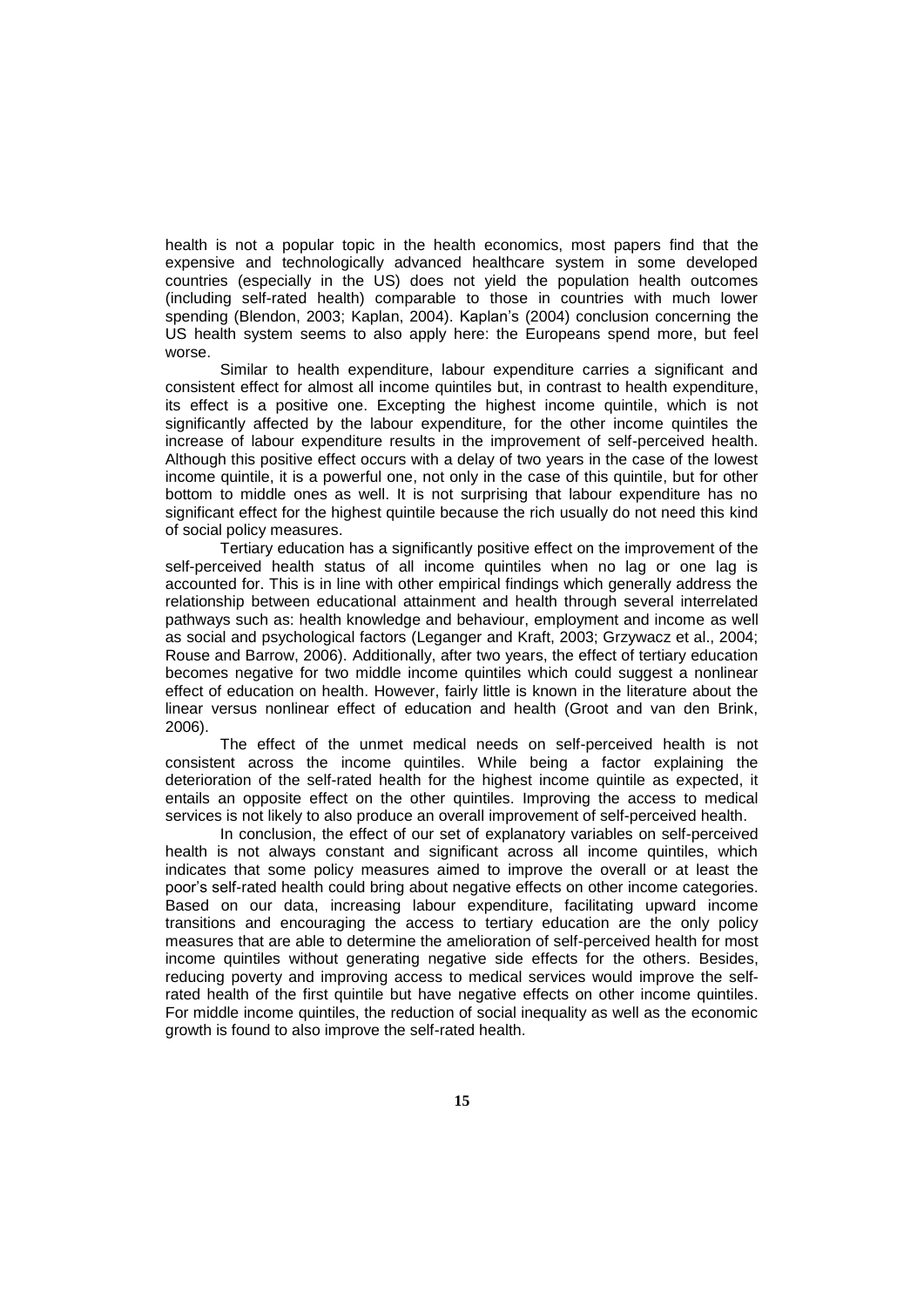The next step of our empirical analysis consists of analyzing comparatively the determinants of three indicators of well-being which are a subjective measure of well-being (*ends meet*), a subjective measure of health and well-being (*self-perceived health*) and an objective measure of health (*unmet medical needs*) in order to examine whether a common set of governmental policies could effectively target these three well-being measures together or at least one of them, without negatively affecting the others (*see* Tab.4). The reason for comparing them is that the "ends meet" and "selfperceived health" variables are indicators of the subjective well-being, while "selfperceived health" and "unmet medical needs" are indicators of the health status, all of them being covered by the broad term of "well-being". The explanatory variables are selected among the determinants revealed by the regression models 1-5 reported in Tab.3 which are significant in at least two models in Tab.4.

# **Tab. 4**

| The determinants of self-perceived health and other two well-being measures, |
|------------------------------------------------------------------------------|
| <b>EU-27 countries</b>                                                       |

| <b>Explanatory</b> | Ends meet        | Self-perceived    | <b>Unmet medical</b> |  |
|--------------------|------------------|-------------------|----------------------|--|
| variables          | (model1)         | health            | needs                |  |
|                    |                  | (model 2)         | (model 3)            |  |
| Dependent variable |                  |                   |                      |  |
| L1.                | $0.32***(0.13)$  | $0.12*(0.06)$     | 0.14(0.15)           |  |
|                    |                  |                   |                      |  |
| Economic growth    | $-0.15(0.11)$    | $0.03*(0.02)$     | $0.08*(0.05)$        |  |
| L1.                | $-0.17**$ (0.09) | $-0.01(0.01)$     | 0.04(0.05)           |  |
| L2.                | $-0.42***$       | $-0.04***$ (0.01) | $0.08*(0.04)$        |  |
|                    | (0.10)           |                   |                      |  |
| Labour expenditure | 2.19(1.62)       | 0.11(0.32)        | 0.16(0.59)           |  |
| L1.                | $-0.87(1.36)$    | $-0.96***(0.22)$  | $-0.86***(0.36)$     |  |
| L2.                | $-0.60(1.22)$    | 0.09(0.19)        | 0.56(0.49)           |  |
| Health expenditure | $-1.24(1.16)$    | $1.09***(0.30)$   | 0.82(0.68)           |  |
| L1.                | $-2.00*(1.25)$   | $0.84***$ (0.28)  | 0.37(0.51)           |  |
| L2.                | $-0.40(1.86)$    | $1.64***(0.28)$   | $-0.78(0.59)$        |  |
| Transition to one  |                  |                   |                      |  |
| income decile up   | $0.56**$ (0.27)  | $-0.11***$ (0.03) | $-0.12(0.09)$        |  |
| L1.                | $-0.24(0.19)$    | $-0.15***(0.04)$  | $0.18**$ (0.08)      |  |
| L2.                | 0.31(0.22)       | $0.08***(0.03)$   | $-0.06(0.06)$        |  |
| Tertiary education | $-2.12***$       | $-0.89***(0.10)$  | 0.29(0.21)           |  |
| L1.                | (0.67)           | $-0.09(0.14)$     | 0.33(0.31)           |  |
| L2.                | 0.96(0.64)       | 0.18(0.12)        | $-0.09(0.25)$        |  |
|                    | 0.39(0.50)       |                   |                      |  |

*Notes. (1) Dynamic panel regression model, Arellano-Bond one-step difference GMM estimator; (2) Standard errors are reported in brackets; (3) \*\*\* p<0.01, \*\* p<0.05, \* p<0.1. (4)Model 1: AR(1): z = -1.29 Pr > z = 0.196; AR(2) z = -0.56 Pr > z = 0.577; Model2: AR(1): z = -1.94 Pr > z = 0.053, AR(2): -1.09 Pr > z = 0.276; Model 3: AR(1): z = -0.95 Pr > z = 0.34; AR(2): z = -1.38 Pr > z = 0.168; (5) Eurostat data, 2003-2012; (6) L1 and L2 denote the first and second lags of explanatory variables.*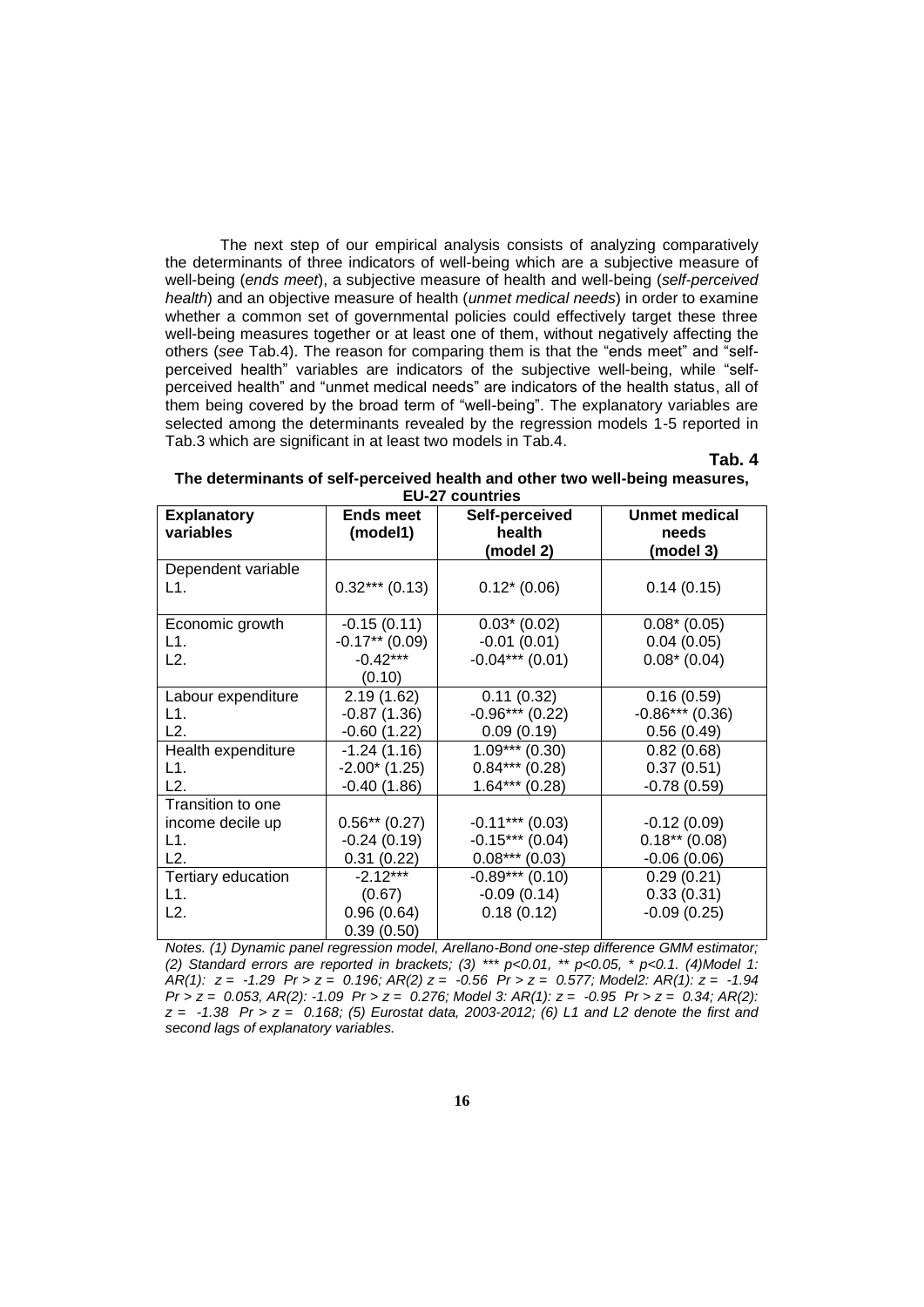The three regression models reported in Tab.4 use the Arellano-Bond difference GMM estimator. The Sargan test of over-identifying restrictions as well as the Arellano-Bond test is applied for each model. In the case of the Sargan test, the output suggests that the null hypothesis that the instruments as a group are exogenous has not been rejected, and therefore confirms the joint validity of the instruments. The Arellano-Bond test for AR(1) and AR(2) in first differences which is applied to the differenced residuals being based on the null hypothesis of no autocorrelation is reported in Tab.4 (see the *Notes*). The group of endogenous variables in the regression models 1-3 is formed by the variables "labour expenditure" and "health expenditure". As in the regression models reported in Tab.3, they are instrumented by their first and second lags. The first lag of each dependent variable is also included in the models.

The effect and significance of explanatory variables is not the same for the three measures of well-being as shown in the models 1-3 by the regression output. The lag of the dependent variable is significant only when dependent variable is a subjective one (models 1 and 2), which suggests that perceptions usually change more slowly in comparison with the objective needs. Economic growth initially worsens self-perceived health but significantly improves it after two years. The same positive effect of economic growth occurs in the case of the "unmet medical needs" variable, which leads to the conclusion that the overall effect of economic growth on health is a positive one. Furthermore, economic growth has a negative influence on the ability to make ends meet, which prevails for two years. Again, the effect of another variable, i.e. labour expenditure, is similar for the two indicators of health in the sense that increasing labour expenditure helps improve both the access to medical needs and the self-perceived health status. Health expenditure is a powerful determinant of self-perceived health, which is consistent with the output regression reported in Tab.3. Increasing the health care expenditure provided by the general government has a negative effect on self-rated health. The explanation could be that a positive effect induced by the health expenditure on the objective health status would lead to an improvement of self-rated health over a longer period of time which is not accounted for here. Surprisingly, health expenditure stimulates the ability to make ends meet but has no significant effect on the access to medical services. The transition to one income decile up has a mixed effect on the three well-being indicators. It improves self-rated health in the first year, but this effect reverses in the second year. A higher percentage of population who experience a positive income transition has in turn a negative impact on both the access to medical services and the ability to make ends meet. Encouraging access to tertiary education seems to be an effective policy measure with positive effects for both the ability to make ends meet as well as for the access to medical services.

The conclusion at this point of the analysis is that it is difficult for governmental policies to target, at the same time, both the subjective and objective indicators of well-being, as well as the objective and subjective indicators of health. While increasing health expenditure is likely to improve the population's levels of selfrated health as well as access to medical health, increasing health expenditure has a slightly significant positive effect only for the ability to make ends meet, while also having negative side effects on self-perceived health. The upward income transitions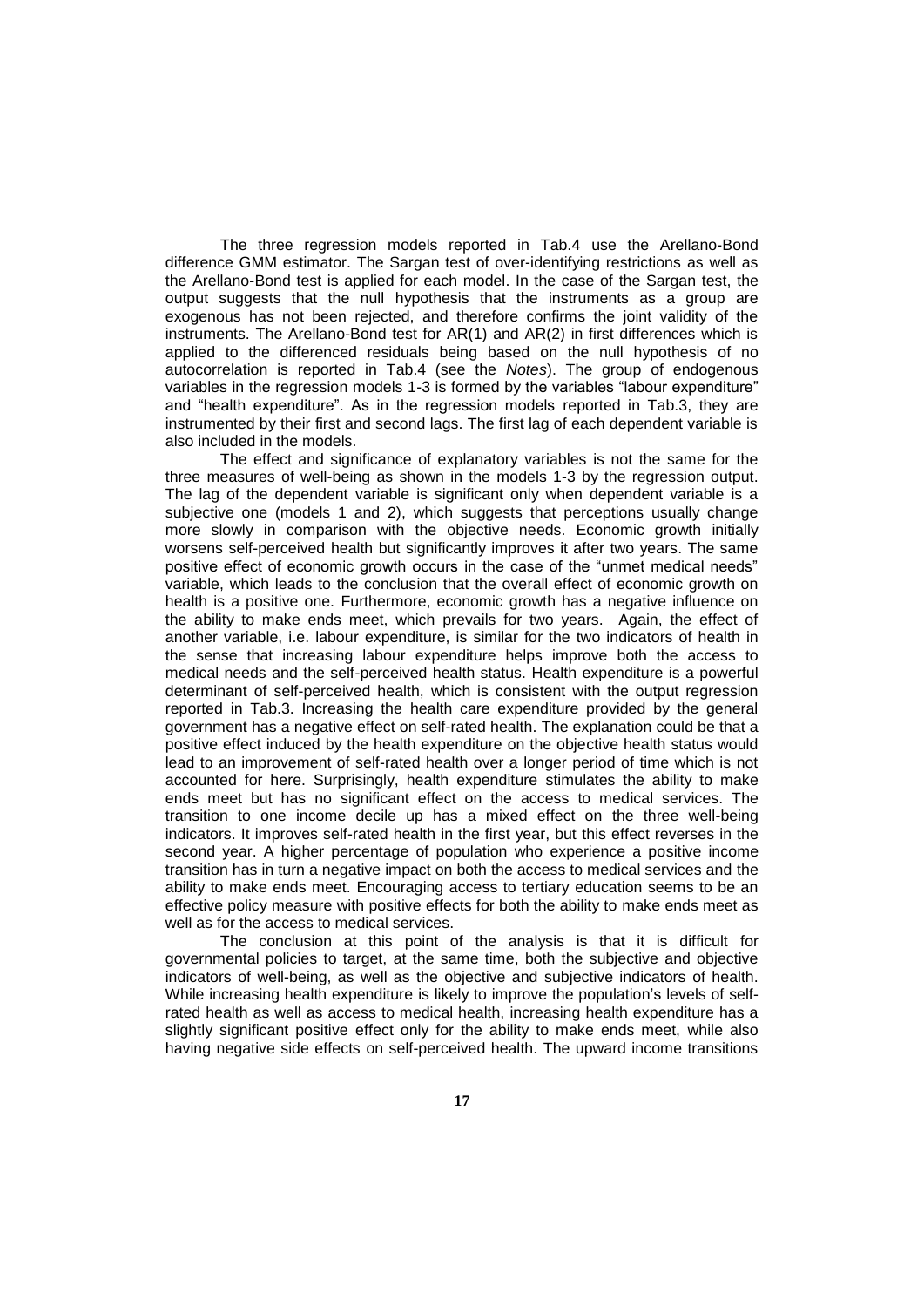improve the population's levels of self-rated health but also bring about negative effects for the other well-being measures. Based on our data, entering tertiary education and increasing labour expenditure are the only effective policy measures which contribute to the increase of the population's levels of well-being without generating negative outcomes.

# **IV. Discussion and conclusions**

The central point of this paper was the analysis of self-perceived health in the EU-27 area. The interest in this indicator is threefold: (1) as an indicator of health and well-being; (2) as a predictor of the real health status; (3) as subject of recent common EU actions in the field of health (such as the Health 2020 policy). The selfperceived health has been analyzed here through its determinants, in comparison with other well-being measures and across the quintiles of income distribution. This comparative approach allows finding whether a set of common policy measures could effectively target not only the improvement of self-perceived health but the improvement of other well-being measures as well, and whether this positive effect would be consistent and significant across the income distribution range.

The novelty of our approach consists in finding a set of effective policy measures aimed both at the improvement of self-perceived health across all income quintiles and at the improvement of self-perceived health along with other measures of well-being. In this light, the macroeconomic analysis conducted at the EU-27 level could bring new evidence for policy makers at the national and EU level, in the sense that it could allow designing a set of effective policy measures useful for improving not only health satisfaction, but other well-being measures as well.

The most important empirical findings with regard to the analysis of selfperceived health across the income distribution quintiles and along with other wellbeing measures are summarized below, and presented in comparison with the existing literature.

Few papers in the literature examine the differences in self-perceived health among different income groups, and significant differences in all aspects of perception of health care among different income groups are generally found [\(Šućur](http://www.ncbi.nlm.nih.gov/pubmed/?term=%26%23x00160%3Bu%26%23x00107%3Bur%20Z%5Bauth%5D) and [Zrinščak,](http://www.ncbi.nlm.nih.gov/pubmed/?term=Zrin%26%23x00161%3B%26%23x0010d%3Bak%20S%5Bauth%5D) 2007).

The upward income transitions, the increase of labour expenditure and the access to tertiary education are the only policy measures found to significantly improve the self-perceived health of most income quintiles without causing negative side effects for the others. In the literature, in comparison with the labour expenditure and the access to tertiary education, much less attention has been paid to income dynamics. In this light, our study adds empirical evidence to an under-explored research issue. At this point our results are in line with Miething and Åberg Yngwe (2014) who showed that in the case of Sweden, individual income change is an important determinant for health, independent of level of income. Moreover, as also shown by Kondo et al. (2009), the lagged income has a significant role, but only when data are aggregated at community- or national- level.

Reducing poverty and improving the access to medical services are found to generate additional positive effects just for the lowest income quintile. These findings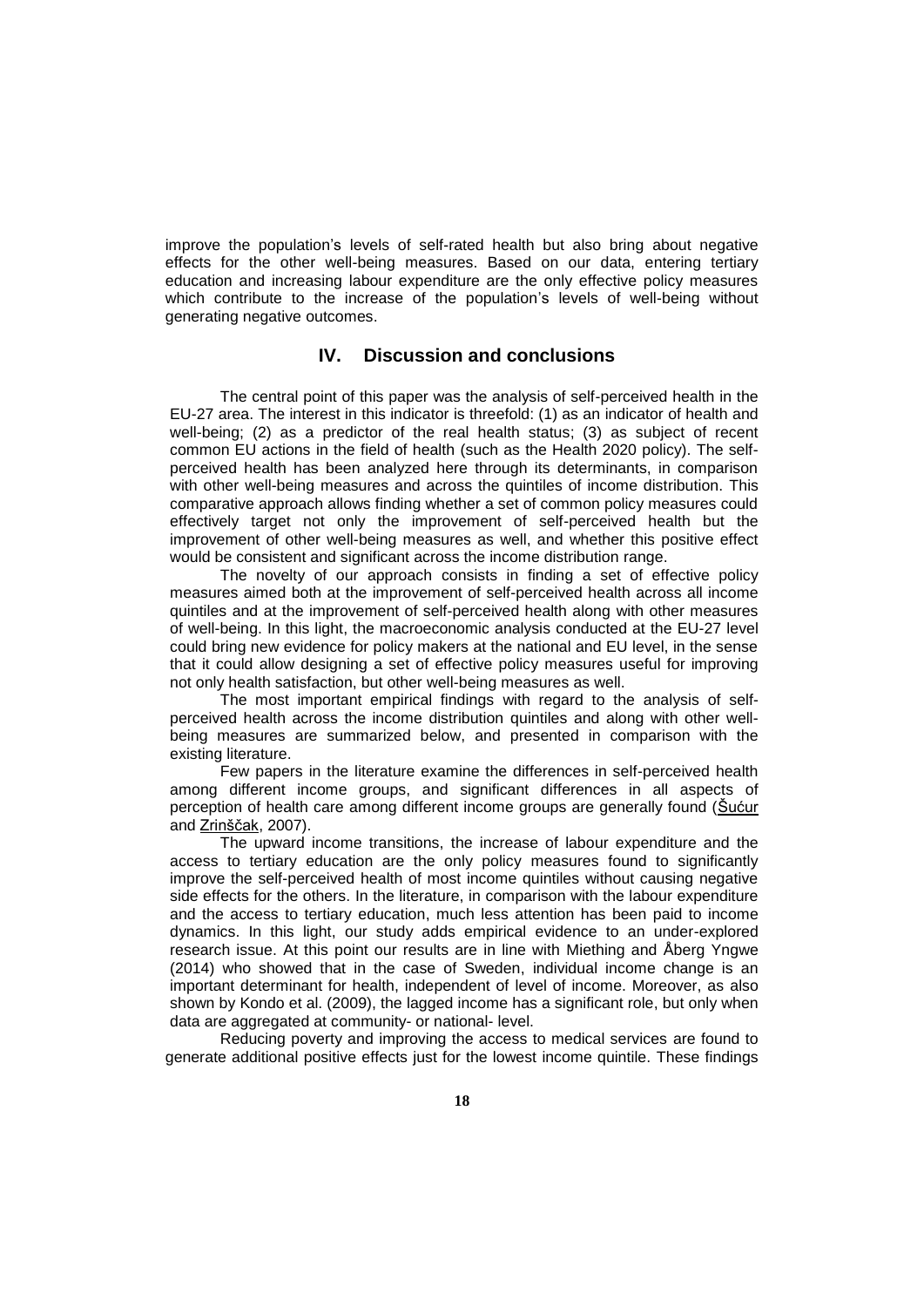are in line with the existing literature, which is, however, very scarce in this respect. The access to medical services is shown to be particularly important for the poor [\(Šućur](http://www.ncbi.nlm.nih.gov/pubmed/?term=%26%23x00160%3Bu%26%23x00107%3Bur%20Z%5Bauth%5D) and [Zrinščak,](http://www.ncbi.nlm.nih.gov/pubmed/?term=Zrin%26%23x00161%3B%26%23x0010d%3Bak%20S%5Bauth%5D) 2007), and those with low income at baseline and income increase are found to be notable health beneficiaries (Gunasekara et al., 2011).

Reducing income inequality and stimulating economic growth trigger additional positive effects only for middle income quintiles. While the relationship between income inequality and self-rated health has been broadly discussed in the literature (Deaton, 2007; Gunasekara et al., 2011), just few studies approach the relationship between economic growth and self-perceived health. They find that economic growth reduces health satisfaction (Mellor and Milyo, 2002; Deaton, 2007; Lora, 2012). Our analysis therefore confirms the reverse relationship between income inequality and economic growth, but produces contrary results with regard to the impact of economic growth. The explanation could be that, in contrast to most studies examining this issue, our analysis examines self-perceived health when this is disaggregated upon income quintiles.

The self-rated health of the highest quintile particularly improves by facilitating the access to medical services and stimulating the ability to face unexpected expenses. This finding is not surprising, given that in the literature the evidence about health and income inequality is contradictory (Blakely, Lochner and Kawachi, 2002; Mellor and Milyo, 2002; Lopez, 2004).

Like other research on the advanced healthcare system in some developed countries, especially the US (Blendon, 2003; Kaplan, 2004), our research also shows that increasing health expenditure is likely to lead to the decline of self-perceived health for all income quintiles. In our case, this suggests that the Europeans spend more but feel worse.

Health and well-being are important objectives on the EU agenda (*see* the Health Youth Initiative), but what mix of European policies would be able to ensure rising well-being, improved access to medical services and increased self-rated health in the EU-27 area at the same time? Or, what measures would allow improving at least one well-being indicator without producing negative side effects for another indicator? The answer provided by our analysis at this point is that the improvement of the overall level of well-being is an idealistic aim that can only be partially targeted by policy measures. This is because different measures of well-being and health status should be addressed by specific policies, which unfortunately often generate negative side effects on different population categories or on other measures of wellbeing.

Based on our data, attaining tertiary education and increasing labour expenditure are the only effective policy measures which contribute to the increase of the population's levels of well-being in the sense of improving some indicators of wellbeing, without generating negative outcomes for the others. This result is consistent with other empirical findings that consider education and employment among the most important joint determinants of several well-being measures (Lane, 1994; Kawachi and Kennedy, 2003; Subramanian et al., 2005; Szwarcwald, 2005; Kaleta et al., 2008; Lim, 2015). However, the novelty of our approach at this point consists in introducing labour expenditure into analysis.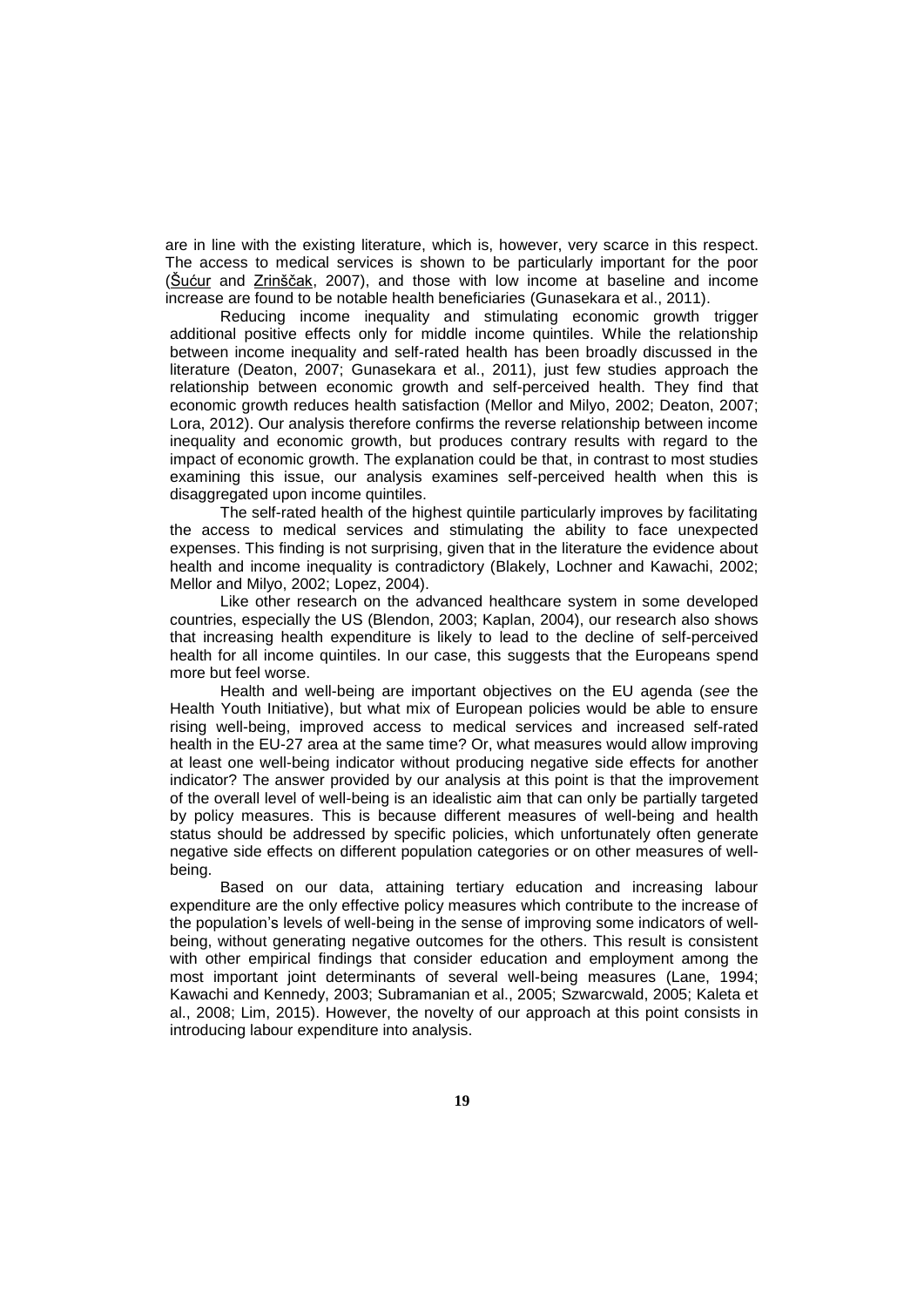To sum up, based on our data, there are only two policy measures able to target both the improvement of self-perceived health across all income quintiles and the improvement of self-perceived health along with other dimensions of well-being: encouraging access to tertiary education and increasing labour expenditure. Moreover, they do not produce any negative side effects for any income group or well-being measure.

The general policy recommendation that can be derived from our set of empirical findings could be summarized as follows: (1) The effectiveness of a set of health policy measures should be analyzed in relation with several dimensions of well-being and health, to account for their multidimensionality and negative side effects that they could involve (2) In the broad field of well-being and health policy, the effects of a policy measure should be approached and explained in conjunction with other policy measures (3) the side effects of policy measures in the field of wellbeing and health should always be included into the analysis of their effectiveness.

## **References**

1. Adler, N. E., & Ostrove, J. M. (1999). Socioeconomic status and health: What we know and what we don't. Annals of the New York Academy of Sciences, 896, 3–15.

2. Arellano, M., & S. Bond (1991). Some tests of specification for panel data: Monte Carlo evidence and an application to employment equations. Review of Economic Studies, 58, 277–297.

3. Arellano, M., & O. Bover (1995). Another look at the instrumental variable estimation of error-components models. Journal of Econometrics, 68, 29–51.

4. Arnadottir, S.A., Gunnarsdottir, E., Stenlund, H., & Lundin-Olsson, L. (2011). Determinants of self-perceived health in old age: A population-based, cross-sectional study using the International Classification of Functioning. BMC Public Health, 11, 670.

5. Beckett, M. (2000). Converging Health Inequalities in Later Life—An Artifact of Mortality Selection?. Journal of Health and Social Behavior, 41, 106-119.

6. Blakely, T.A., Lochner, K., & Kawachi, I. (2002). Metropolitan area income inequality and self-perceived health--a multi-level study. Social Science & Medicine, 54(1), 65-77.

7.Blank, N., & Diderichsen, F. (1996). The prediction of different experiences of longterm illness: a longitudinal approach in Sweden. Journal of Epidemiology & Community Health, 50, 156-161.

8.Blendon, R.J., Schoen, C., DesRoches, C., et al. (2003). Common concerns amid diverse systems: health care experiences in five countries. Health Affairs, 22, 106– 121.

9. Blundell, R., & Bond, S. (1998). Initial conditions and moment restrictions in dynamic panel data models. Journal of Econometrics, 87, 115–143.

10. Bond, S., Hoeffler, A., & Temple, J. (2001). GMM Estimation of Empirical Growth Models. CERP Discussion Paper, 3048.

11. Borg, V., & Kristensen, T.S. (2000). Social class and self-perceived health: can the gradient be explained by differences in life style or work environment?. Social Science & Medicine, 51(7), 1019-1030.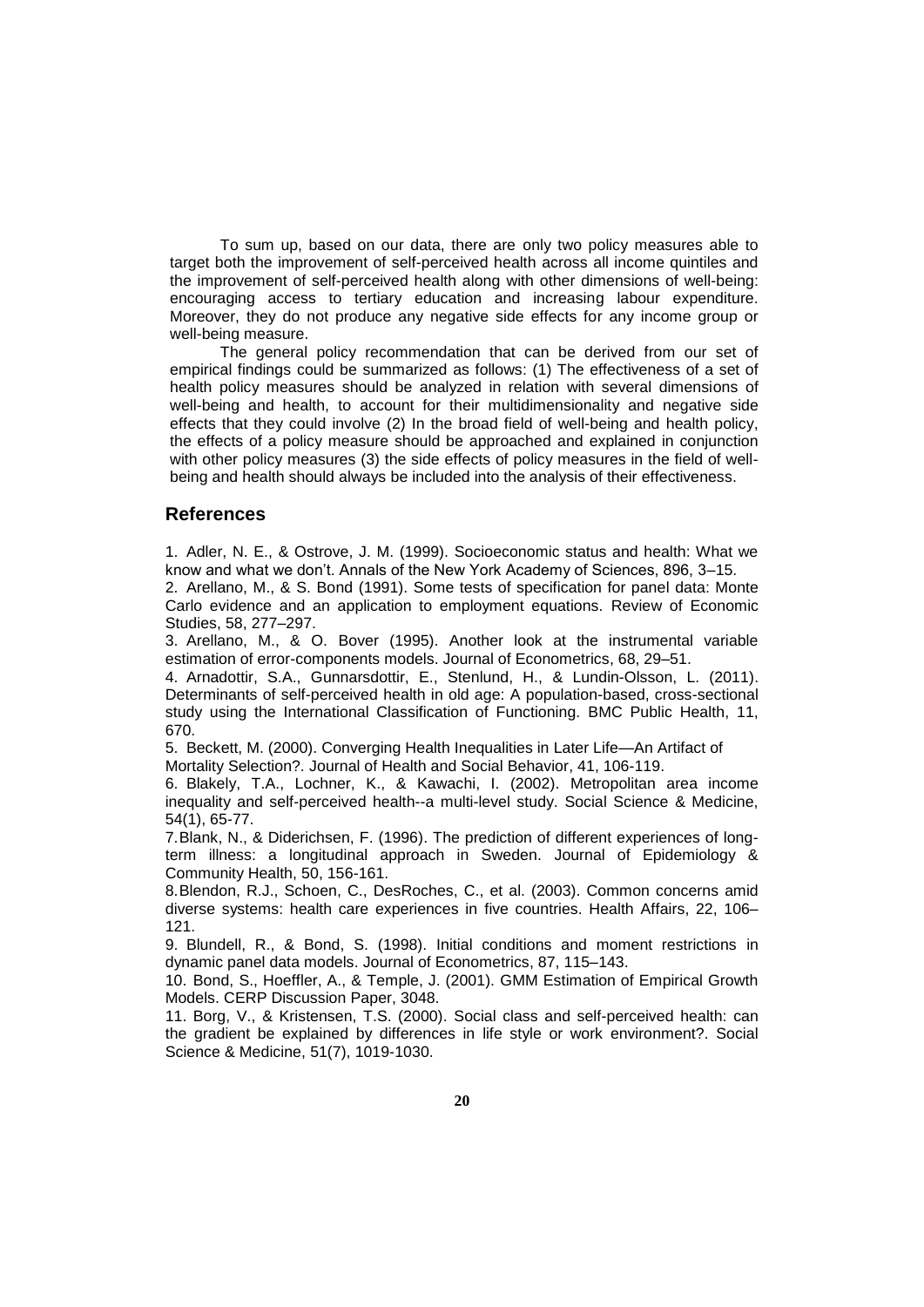12. Borzel, T. (1999). Towards convergence in Europe? Institutional adaptation to Europeanization in Germany and Spain. Journal of Common Market Studies, 39(4), 573-596.

13. Bourne, P.A. (2009). The validity of using self-reported illness to measure objective health, Nord American Journal of Medical Sciences. 1(5), 232–238.

14. Bourne, P.A., Sharpe-Pryce, C., Hudson Davis, A. & Solan, I. (2014). A Comparative Analysis of Psychosocial Determinants of Self-rated Wellbeing for Elderly Citizens and Young Adults: Factor Differentials. Journal of Behavioral Health, 3(2), 128-137.

15. Campbell, A., Converse, P.E., Rodgers, W.L. (1976). The quality of American life. New York: Russell Sage Foundation.

16. Chandola, T. (2000). Social class differences in mortality using the new UK National Statistics Socio-Economic Classification. Social Science & Medicine, 50(5), 641-649.

17. Chandola, T., & Jenkinson, (2000). The new UK national statistics socio-economic classification: investigating social class differences in self-reported health status. Journal of Public Health Medicine, 22(2), 182-190.

18. Commission on Social Determinants of Health (2007). A conceptual framework for action on the social determinants of health. World Health Organisation.

19. Cutler, D.M., & Lleras-Muney, A. (2006). Education and Health: Evaluating Theories and Evidence. National Bureau of Economic Research Working Paper, 12352, Cambridge, MA: National Bureau of Economic Research.

20. Deaton, A. (2007). Income, aging, health and wellbeing around the world: evidence from the Gallup World Poll. NBER Working Paper, Cambridge, MA: National Bureau of Economic Research

21. Diener, E. (1984). Subjective well-being. Psychological Bulletin, 95, 542–575.

22. Diener, E., Suh, E.M., Lucas, R.E., & Smith, H.L. (1999). Subjective Well-Being: Three Decades of Progress. Psychological Bulletin, 125 (2), 276-302.

23. Diener, E. (2000). Subjective well being: the science of happiness and a proposal for a national index. American Psychologist, 55(1), 34–43.

24. Drukker, D. (2008). Econometric analysis of dynamic panel-data models using Stata. Presentation at the Summer North American Stata Users Group meeting July 24-25 [www.stata.com/meeting/.../drukker\\_xtdpd.pdf](http://www.stata.com/meeting/.../drukker_xtdpd.pdf)*.*

25. Easterlin, R. (1997). Will raising the incomes of all increase the happiness of all?. In: N.R. Goodwin, F. Ackerman, & D. Kiron (Eds), The consumer society. Washington, DC: Island Press.

26. Eckersley, R. (2001). Culture, health and well-being. In Eckersley R, Dixon J, Douglas B (Eds), The Social Origins of Health and Well-being (pp. 51-70). Cambridge University Press, Cambridge.

27. Eid, M. (2008). Measuring the Immeasurable: Psychometric modeling of subjective well-being data. In: Eid M, & Larsen RJ (Eds.), The science of subjective well-being. New York: Guilford Press, 141–167.

28. [Fiscella, K.](http://www.ncbi.nlm.nih.gov/pubmed/?term=Fiscella%20K%5BAuthor%5D&cauthor=true&cauthor_uid=10815125), [Franks, P.](http://www.ncbi.nlm.nih.gov/pubmed/?term=Franks%20P%5BAuthor%5D&cauthor=true&cauthor_uid=10815125), [Gold, M.R.](http://www.ncbi.nlm.nih.gov/pubmed/?term=Gold%20MR%5BAuthor%5D&cauthor=true&cauthor_uid=10815125), & [Clancy, C.M.](http://www.ncbi.nlm.nih.gov/pubmed/?term=Clancy%20CM%5BAuthor%5D&cauthor=true&cauthor_uid=10815125) (2000). Inequality in quality: addressing socioeconomic, racial, and ethnic disparities in health care. JAMA, 17, 283(19), 2579-2584.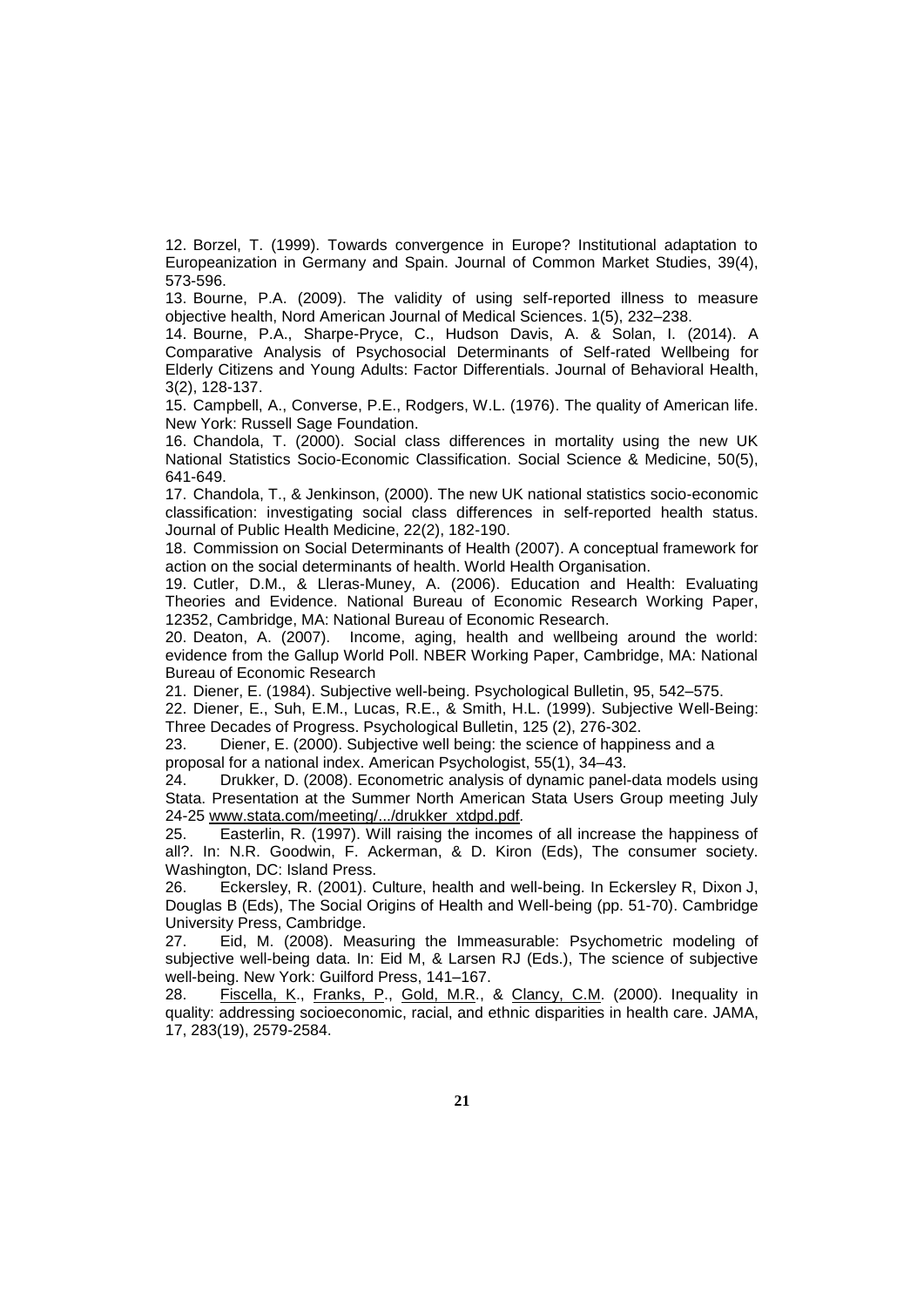29. Frey, B.S., & Stutzer, A. (2002). Happiness and economics. Princeton NJ: Princeton University Press.

30. Froom, P., Melamed, S., Triber, I., Ratson, N., & Hermoni, D. (2004). Predicting self-reported health: the CORDIS study. Preventive Medicine, 39, 419-423.

31. George, L.M., & Landerman, R. (1984). Health and subjective well-being: A replicated secondary data analysis. International Journal of Aging and Human Development, 19, 133-156.

32. Gilmour, H. (2012). Social participation and the health and well-being of Canadian seniors. Health Rep. 23(4), 23-32.

33. Groot, W, & van den Brink, H.M. (2006). What does education do on our health?. Measuring the effects of education on health and civic engagement: Proceedings of the Copenhagen Symposium, OCDE.

34. Grzywacz, J, Almeida, D, Neupert, S.D., et al. (2004). Socioeconomic Status and Health: A Micro-Level Analysis of Exposure and Vulnerability to Daily Stressors. Journal of Health and Social Behavior, 45, 1-16.

35. Gunasekara, F.I., Carter, K., Liu, I., Richardson, K., & Blakely, T. (2011). The relationship between income and health using longitudinal data from New Zealand. Journal of Epidemiology & Community Health, 66(6), e12.

36. Haller, M., & Hadler, M. (2006). How social relations and structures can produce happiness and unhappiness: An international comparative analysis. Social Indicators Research, 75(2), 169-216.

37. Hunt, S.M., McKenna, S.P., McEwen, J., Backett, E.M., Williams, J., & Papp, E. (1980). A quantitative approach to perceived health status: a validation study. Journal of Epidemiology & Community Health. 34, 281-286.

38. Hutchinson, G., Simeon, D.T., Bain, B.C., Wyatt, G.E., Tucker, M.B., LeFranc, E. (2004). Social and Health determinants of well-being and life satisfaction in Jamaica. International Journal of Social Psychiatry, 50, 43–53.

39. Jylhä, M. (2009). What is self-rated health and why does it predict mortality? Towards a unified conceptual model**.** Social Science & Medicine, 69, 307-316.

40. [Kaleta, D.](http://www.ncbi.nlm.nih.gov/pubmed/?term=Kaleta%20D%5BAuthor%5D&cauthor=true&cauthor_uid=18842579), [Makowiec-Dabrowska, T.](http://www.ncbi.nlm.nih.gov/pubmed/?term=Makowiec-Dabrowska%20T%5BAuthor%5D&cauthor=true&cauthor_uid=18842579), & [Jegier, A.](http://www.ncbi.nlm.nih.gov/pubmed/?term=Jegier%20A%5BAuthor%5D&cauthor=true&cauthor_uid=18842579) (2008). Employment status and self-perceived health. International journal of Occupational Medicine and Environmental Health, 21(3), 227-236.

41. Kaplan, M.S., McFarland, B.H., Newsom, J.T., & Huguet, N. (2004). Spending more, feeling worse: medical care expenditures and self rated health. Journal of Epidemiology & Community Health, 58, 529-530.

42. Kawachi, I., & Kennedy, B.P. (2003). The health of nations. New York: The New Press.

43. Kettner, C., Köppl, A., & Stagl, S. (2012). List of well-being indicators. WWWforEurope project Working Papers, 2.

44. Kondo, N., Sembajwe, G., Kawachi, I., van Dam, R.M., Subramanian, S.V., & Yamagata, Z. (2009). Income inequality, mortality, and self perceived health: metaanalysis of multilevel studies. BMJ, 339 (7731), 1178-1181.

45. Krison, P., [Pikó,](http://www.ncbi.nlm.nih.gov/pubmed/?term=Pik%C3%B3%20B%5BAuthor%5D&cauthor=true&cauthor_uid=23160079) B., & [Kovács,](http://www.ncbi.nlm.nih.gov/pubmed/?term=Kov%C3%A1cs%20E%5BAuthor%5D&cauthor=true&cauthor_uid=23160079) E. (2012). Self-perceived health, as an indicator of psychological well-being: behavioural epidemiological analysis among the adolescent population. Orvosi Hetilap, 53(47), 1875-1882.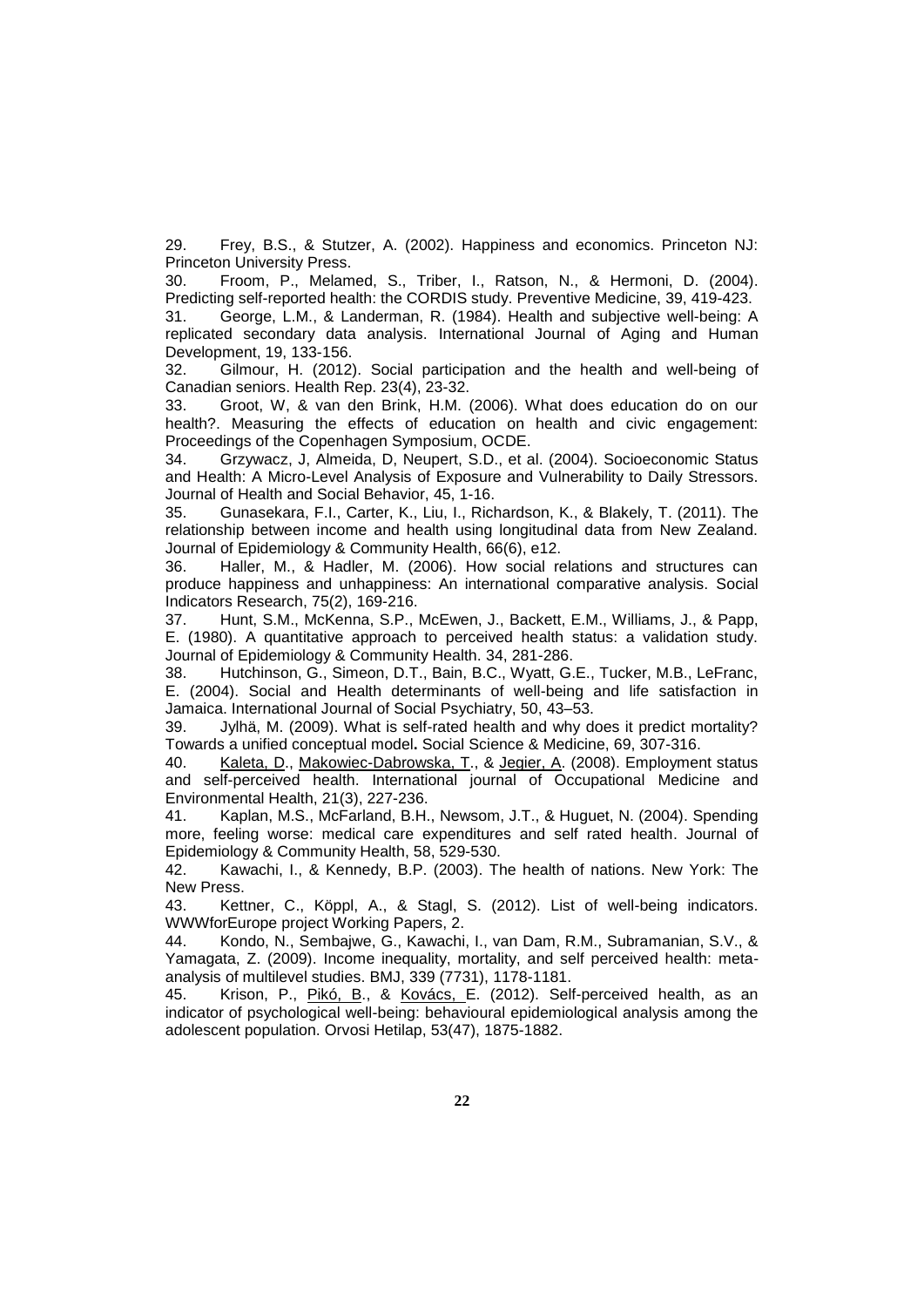46. Lane, R.E. (1994). Friendship or commodities? The road not taken: friendship, consumerism, and happiness. Critical Review, 8, 521–554.

47. Lim, H., Kimm, H., & Han Song, I. (2015). The Relationship between Employment Status and Self-perceived Health among Wage Workers in South Korea: The Moderating Role of Household Income, Health and Social Work, 40 (1), 26-33.

48. [López-Casasnovas,](http://www.mdpi.com/search?authors=Guillem%20L%C3%B3pez-Casasnovas) G., & [Soley-Bori,](http://www.mdpi.com/search?authors=Marina%20Soley-Bori) M. (2014). The Socioeconomic Determinants of Health: Economic Growth and Health in the OECD Countries during the Last Three Decades. International Journal of Environmental Research and Public Health, 11(1), 815-829.

49. Lynch, S.M. (2003). Cohort and Life-Course Patterns in the Relationship between education and Health: A Hierarchical Approach. Demography, 42 (2), 309- 31.

50. Larson, R. (1978). Thirty years of research on the subjective well-being of older Americans. Journal of Gerontology, 33, 109-125.

51. Leganger, A., & Kraft, P. (2003). Control Constructs: Do They Mediate the Relation between Educational Attainment and Health Behaviour?. Journal of Health Psychology, 8, 361-372.

52. Lopez, R. (2004). Income inequality and self-perceived health in US metropolitan areas: a multi-level analysis. Social Science & Medicine, 59(12), 2409- 2419.

53. Lora, E. (2012). Health perceptions in Latin America. Health Policy and Planning, 27(7), 555-569.

54. Mellor, J.M., & Milyo, J. (2002). Exploring the relationships between income inequality, socioeconomic status and health: A self-guided tour?. International Journal of Epidemiology, 31, 685-687.

55. [Meyer, O.L.](http://www.ncbi.nlm.nih.gov/pubmed/?term=Meyer%20OL%5BAuthor%5D&cauthor=true&cauthor_uid=25033151), [Castro-Schilo, L.](http://www.ncbi.nlm.nih.gov/pubmed/?term=Castro-Schilo%20L%5BAuthor%5D&cauthor=true&cauthor_uid=25033151), & [Aguilar-Gaxiola, S.](http://www.ncbi.nlm.nih.gov/pubmed/?term=Aguilar-Gaxiola%20S%5BAuthor%5D&cauthor=true&cauthor_uid=25033151) (2014). Determinants of mental health and self-perceived health: a model of socioeconomic status, neighborhood safety and physical activity. American Journal of Public Health, 104(9), 1734-1741.

56. Miething, A., & Åberg Yngwe, M. (2014). Stability and variability in income position over time: exploring their role in self-rated health in Swedish survey data. BMC Public Health, 14, 1300.

57. Mohan, R., Beydoun, H.A., Beydoun, M.A., Barnes-Eley, M., Davis, J., et al. (2011). Self-rated health as a tool for estimating health-adjusted life expectancy among patients newly diagnosed with localized prostate cancer: a preliminary study**.** Quality of Life Research, 20, 713-721.

58. Morgan, K.J., & Eastwood, J.G. (2014). Social determinants of maternal selfperceived health in South Western Sydney, Australia. BMC Research Notes, **7**, 51.

59. Mroczek, D.K., & Spiro, A. (2005). Change in Life Satisfaction during Adulthood: Findings from the Veterans Affairs Normative Aging Study. Journal of Personality and Social Psychology, 88(1), 189-202.

60. **NORSTRÖM, F., VIRTANEN, P., HAMMARSTRÖM, A., GUSTAFSSON, P.E., & JANLERT, U. (2014).** HOW DOES UNEMPLOYMENT AFFECT SELF-ASSESSED HEALTH? A SYSTEMATIC REVIEW FOCUSING ON SUBGROUP EFFECTS. BMC PUBLIC HEALTH, 14, 1310.

61. OECD (2013). OECD Guidelines on Measuring SubjectiveWell-being, OECD Publishing. *http://dx.doi.org/10.1787/9789264191655-en*